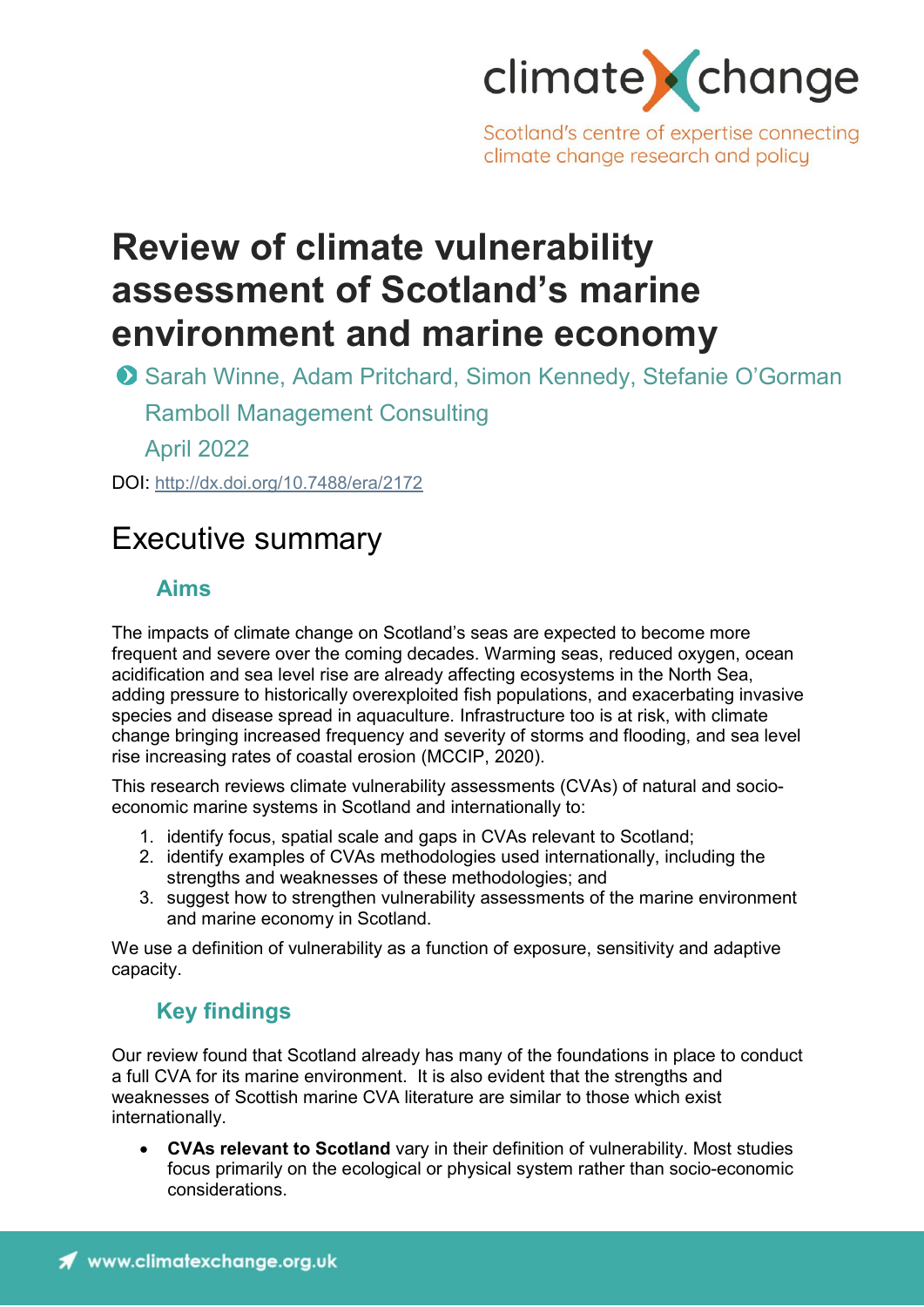- Regardless of the definition of vulnerability applied, most studies presented only partial assessments of vulnerability, in that they only examine certain risks or impacts rather than how they in turn affect vulnerability outcomes.
- Of the climate impacts explored for Scotland, many studies were further limited to specific hazards or sectors.
- While some sectors (e.g. fisheries, aquaculture) are well-studied, certain sectors at risk of climate impacts in Scotland are lacking in literature or are limited to sitespecific studies
- **The international CVAs** that cover exposure, sensitivity and adaptive capacity focus on a specific species, region, or sector rather than covering the full scope of the marine environment.
- Other sources are more limited in their coverage of the conceptual framework of vulnerability, looking primarily at climate risks or impacts, stopping short of presenting full socio-economic vulnerability outcomes.
- International literature covers a range of sectors, but few studies consider multiple sectors, reducing their ability to provide a comprehensive overview of climate vulnerability in the marine environment.

Addressing the identified gaps requires an understanding of the effects of climate change across the range of sectors that are relevant to the marine economy. This is challenging for a number of reasons, including:

- climate data limitations,
- the complexities of analysing climate data across all the hazards relevant to the marine environment,
- the diversity of climate impacts relevant to the marine sector, ranging from infrastructure damage to species depletion,
- the range of stakeholders involved, and
- funding limitations and the challenges of collecting data at regular intervals.

## **Recommendations**

To strengthen CVAs for the marine environment in Scotland we propose to:

- **engage with experts and stakeholders in Scotland**, starting with those in MCCIP and those engaged in the UKCCRA process to facilitate a cross-sectoral discussion of climate vulnerability in Scotland's marine environment;
- **identify priority sectors where additional research is needed and those deemed important for Scotland's marine environment** in order to gain a complete picture of climate vulnerability in the marine environment in Scotland;
- **identify robust studies included in this review which would potentially benefit from being updated** and develop a plan for funding priority research activities; and
- **draw from robust sources** such as those identified through this study to expand on the existing CVA work in Scotland.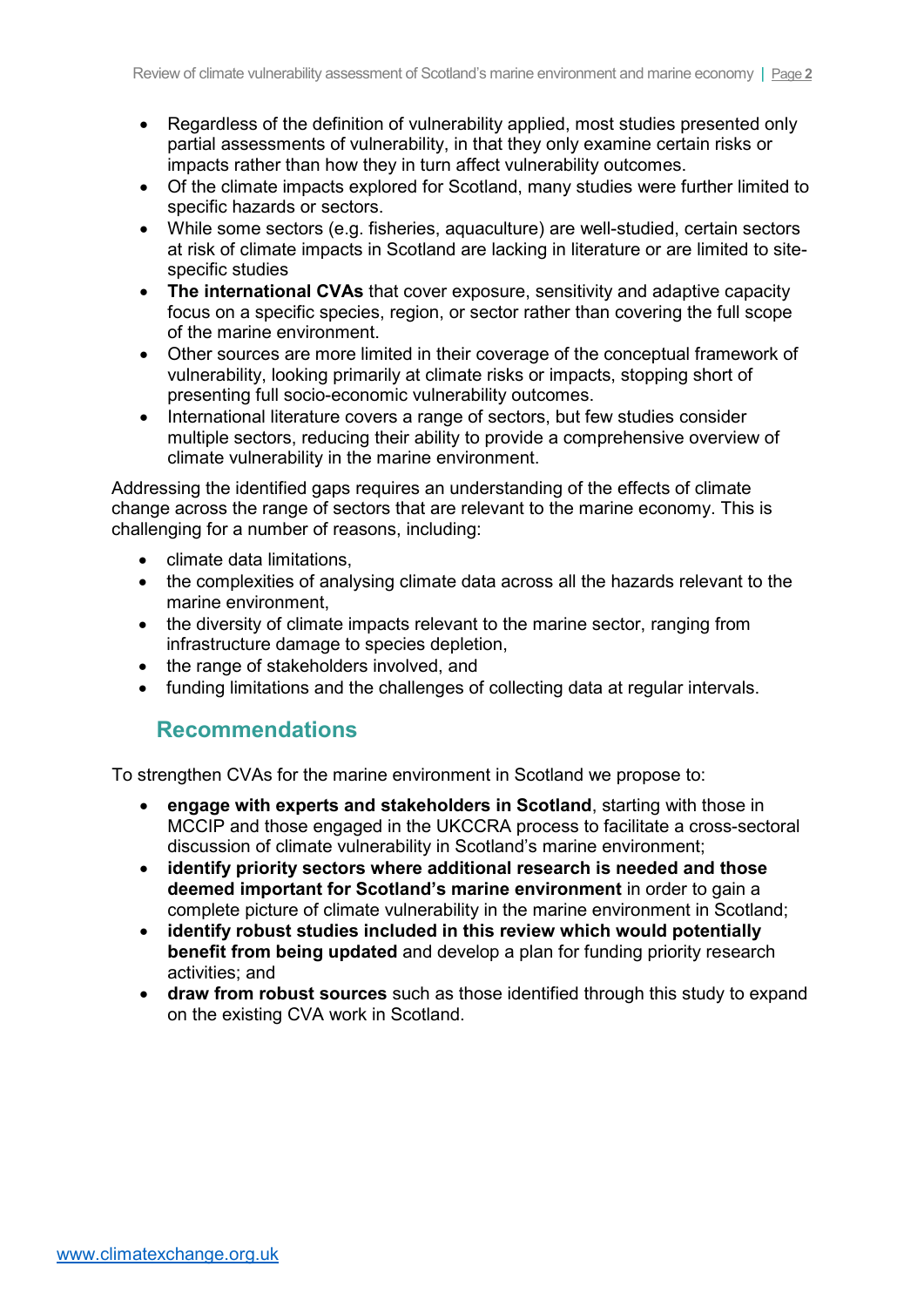## Contents

| 1.  |                                                                                             |
|-----|---------------------------------------------------------------------------------------------|
| 1.1 |                                                                                             |
|     |                                                                                             |
| 1.3 |                                                                                             |
| 2.  |                                                                                             |
| 2.1 |                                                                                             |
|     |                                                                                             |
| 3.  |                                                                                             |
| 4.  |                                                                                             |
|     |                                                                                             |
|     |                                                                                             |
|     |                                                                                             |
|     |                                                                                             |
|     |                                                                                             |
| 4.6 |                                                                                             |
| 5.  |                                                                                             |
| 5.1 |                                                                                             |
|     | 5.2 Practical requirements for strengthening existing vulnerability assessments 17          |
| 5.3 | Recommendations for next steps to strengthen CVAs of the marine environment in Scotland  17 |
| 6.  |                                                                                             |
| 7.  |                                                                                             |
|     |                                                                                             |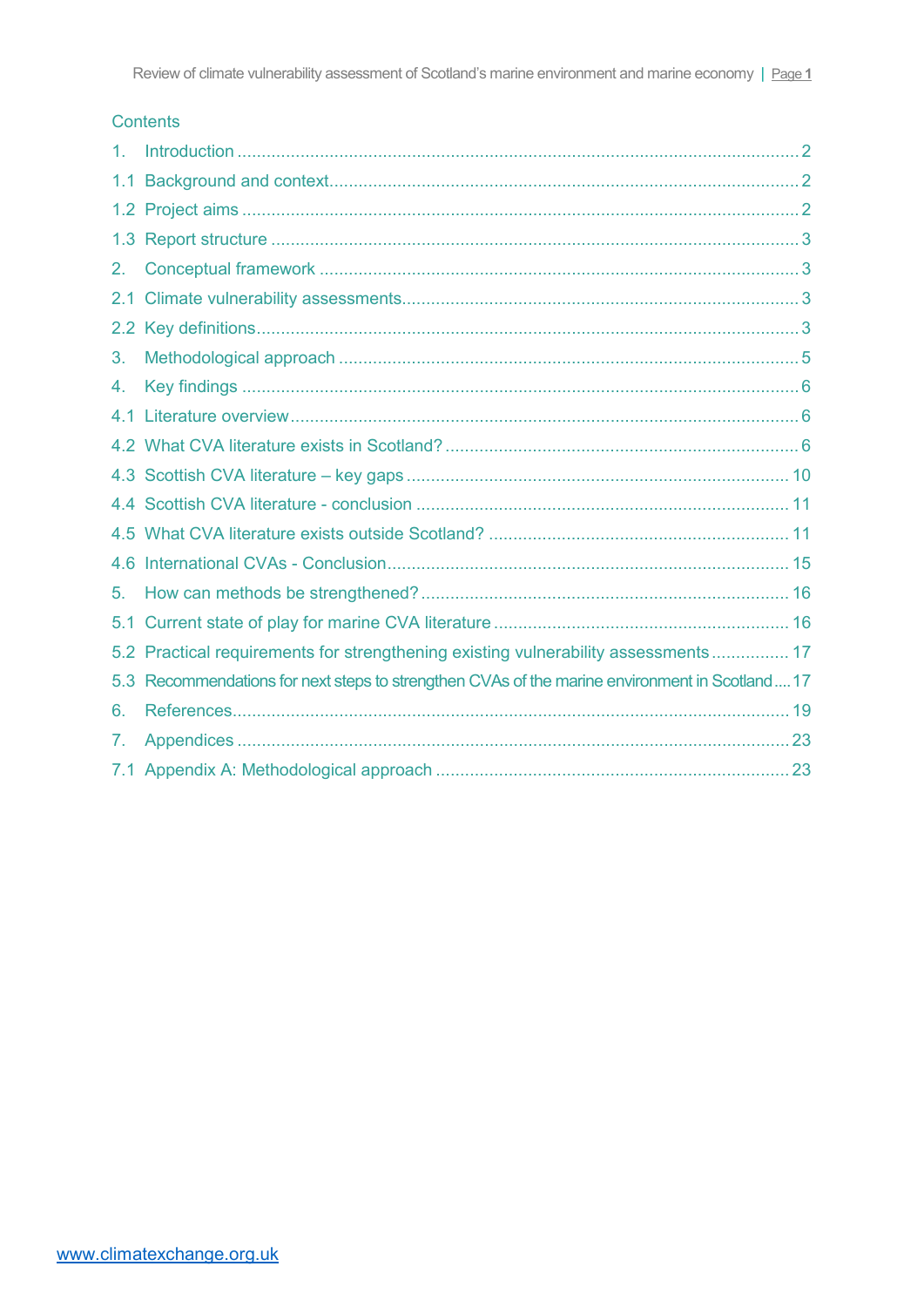# 1.Introduction

## **1.1 Background and context**

An iconic maritime nation, Scotland's seas cover nearly six times its land area and approximately 63% of the total UK Exclusive Economic Zone (EEZ) (Scottish Government, 2022). They also support several sectors crucial to Scotland's economy, from oil and gas and aquaculture to fishing and marine tourism, collectively forming what is known as the "marine economy", defined in Scotland's Marine Economic Statistics 2018 as "economic activity linked to the oceans, seas, bays, estuaries and other major water bodies, and the ecological and physical systems associated with them" (Scottish Government, 2020a). Together, these sectors form an industry of over £4.3 billion (Scottish Government, 2020a), and remain a key focus for the Scottish Government, as emphasised throughout the recently published Fairer, Greener Scotland Report 2021 (Scottish Government, 2021b). The importance of the marine economy is likely to be further emphasised in the upcoming Blue Economy Vision, which aims "to support a green recovery and just transition, with sustainable growth of the blue economy underpinned by environmental protection" (Scottish Government, 2021).

The impacts of climate change on Scotland's seas are expected to become more frequent and severe over the coming decades (MCCIP, 2020). Warming seas, reduced oxygen, ocean acidification and sea level rise are already affecting ecosystems in the North Sea, adding pressure to historically overexploited fish populations, and exacerbating invasive species and disease spread in aquaculture. Infrastructure too is at risk, with climate change bringing increased frequency and severity of storms and flooding, and sea level rise increasing rates of coastal erosion (MCCIP, 2020). Consequently, it is of crucial importance for the Scottish Government to have a clear understanding of the climate vulnerability of Scotland's marine environment and marine economy to better support the prioritisation of adaptation planning.

This review of climate vulnerability assessment (CVA) literature will form part of the evidence base informing the climate change theme within Scotland's Fisheries Management Strategy (Scottish Government, 2020b) and will subsequently contribute to the policy discussion around the Blue Economy Vision.

## **1.2 Project aims**

This research project brings together information on existing climate vulnerability assessments (CVAs) of natural and socio-economic marine systems in Scotland and internationally to answer three main research questions:

- 1. What CVAs exist relating to the marine environment at a level relevant to Scotland, and what focus/spatial gaps can be identified?
- 2. What examples exist in the UK and internationally of use of CVAs methodologies relating to the marine environment, including the strengths and weaknesses of these methodologies?
- 3. How may the above methodologies be applied to strengthen vulnerability assessments of the marine environment and marine economy in Scotland?

Based on the findings, this report makes recommendations on next steps for developing a methodology for Scotland to track the vulnerability of the marine environment and marine economy.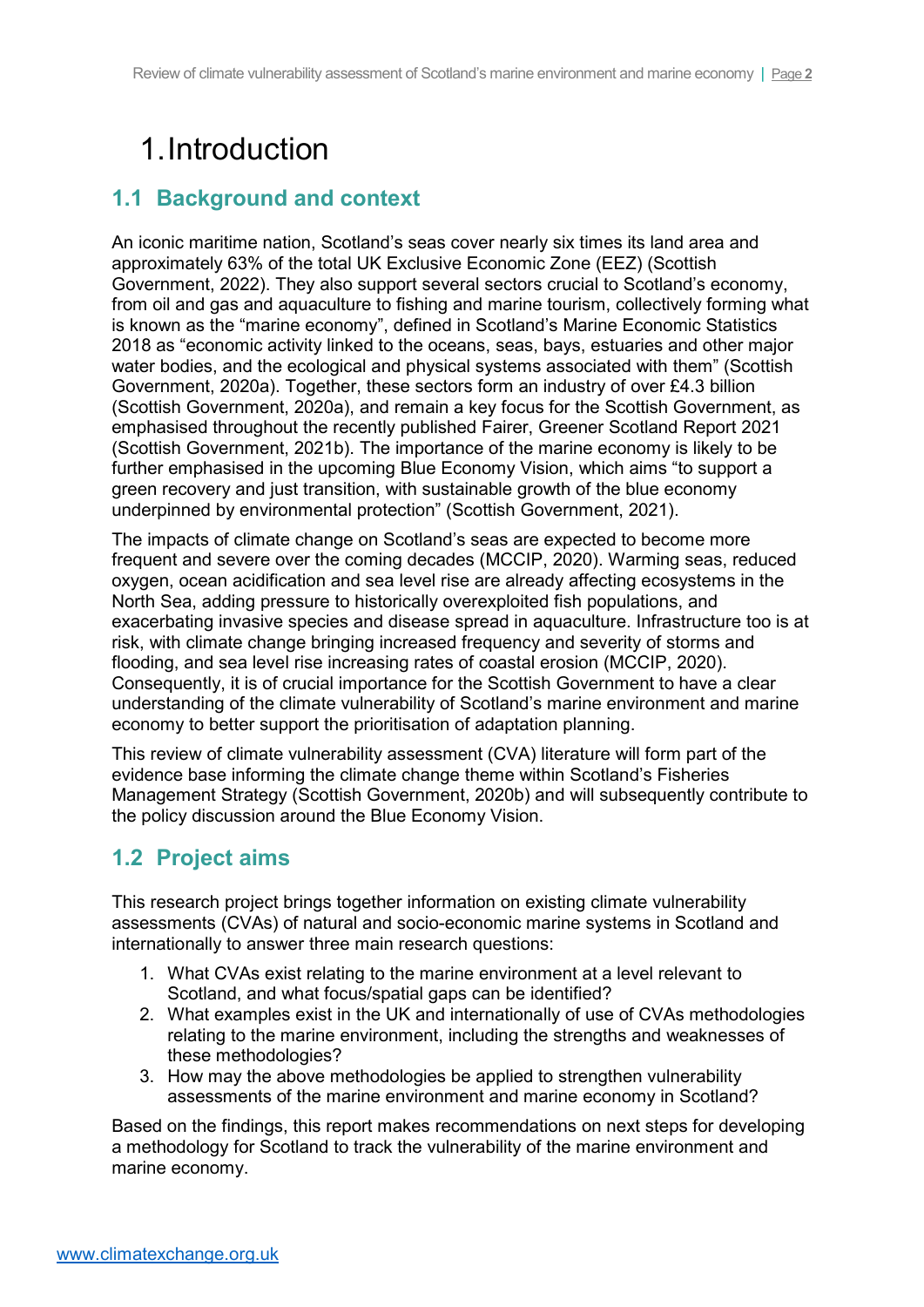## **1.3 Report structure**

The report is structured as follows. First, the conceptual framework within which the review of CVAs is undertaken is presented. Second, key findings and insights from the reviewed studies are outlined and discussed, initially for Scottish-related studies (research question 1) then for international studies (research question 2). Following that, recommendations for how methodologies can be applied to strengthen vulnerability assessments in Scotland (research question 3) are offered. Concluding remarks are then provided.

# 2.Conceptual framework

## **2.1 Climate vulnerability assessments**

CVAs are commonly used to evaluate the potential effects of climate change on a system. Originating from climate impact assessments, CVAs use existing biophysical and social scientific information to guide and evaluate strategic policy options, with the primary goal of reducing risk related to climate change (Dudley *et al.,* 2021). The CVA definition in the Third Assessment Report of the Intergovernmental Panel on Climate Change (IPCC) is the most widely used and considers both external changes (exposure) and internal vulnerabilities to those changes (sensitivity and adaptive capacity) when attempting to predict impacts (McCarthy *et al.,* 2001). This implies that a change is important (i.e. high risk) if nature or society is exposed to and affected by it *and* if nature or society is unable to adapt to this change. In this way, CVAs enhance the understanding of how a sector and its dependent economies and communities are impacted by existing and projected climate changes, thus informing action to support human and ecosystem well-being.

The use of CVAs has resulted in new insights into the causes and consequences of vulnerability to climate change. However, the scale of a CVA depends on the research question being asked and who is conducting the assessment. Given the range of possible research questions, climate data limitations, and geographic and sectoral complexities, constructing and developing CVAs that address the marine environment in its entirety is particularly challenging (Füssel and Klein, 2006). As such, CVAs for the marine environment and associated marine economy are less prevalent in general; this is also the case in Scotland, despite a growing evidence base of the impacts of climate change on the nation's marine environment and the sectors which depend on its health (e.g. MCCIP, 2020; Moffat *et al.,* 2020).

Insights from CVAs of marine systems could provide direction on how policies relating to the marine environment within the Scottish Climate Change Adaptation Programme (SCCAP) could be strengthened in the future. This will ensure that the marine environment sectors at highest risk of the negative impacts of climate change can be prioritised for adaptation planning.

## **2.2 Key definitions**

In order to effectively evaluate what constitutes a robust CVA in the context of the marine environment, this report references the aforementioned definition of climate vulnerability, based on the IPCC definition (McCarthy *et al.,* 2001). It is within this common definition, which defines vulnerability as a function of exposure, sensitivity, and adaptive capacity [\(Figure 1\)](#page-5-0), that reviewed literature has been assessed for strengths, weaknesses, and gaps.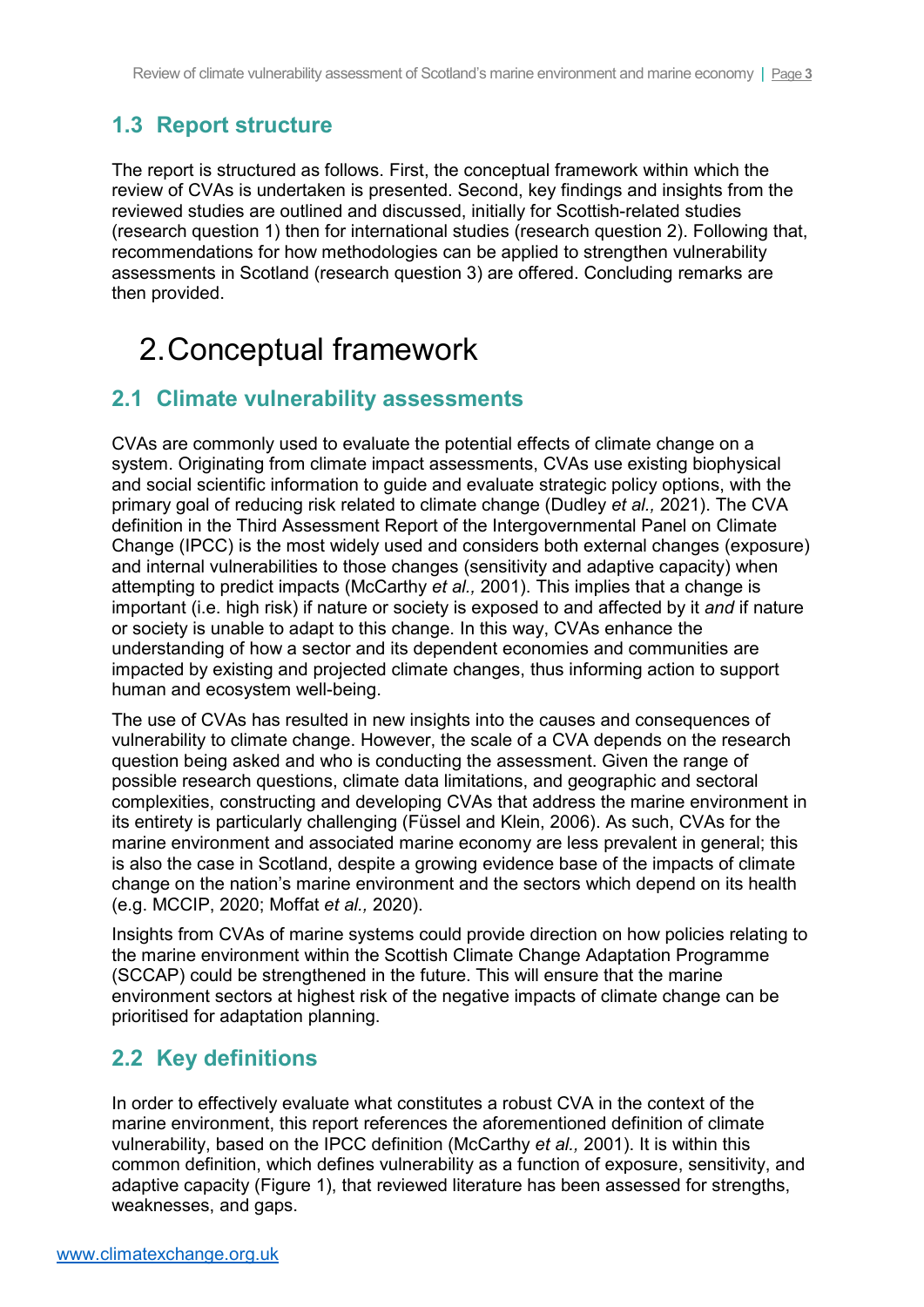Review of climate vulnerability assessment of Scotland's marine environment and marine economy | Page **4**



<span id="page-5-0"></span>*Figure 1: Common CVA definition*

At its broadest level, the vulnerability of the marine environment can be assessed from three key perspectives: the ecological or physical system; the socio-economic system; or an integrated ecological-social system. An ideal, all-encompassing marine-focused CVA would account for all components and inter-relationships within an integrated ecologicalsocial system. However, as indicated in sections 4.2, 4.3 and 5, such an ideal CVA approach does not exist. This research project focuses instead on existing approaches being used which cover some aspects of an ideal CVA, whilst noting the gaps and limitations of these approaches.

As a result, the critical assessment of existing marine-focused CVA methodologies is undertaken across four key assessment criteria:

- Scottish replicability: the degree to which Scottish-specific data can be drawn from the study, or the ease at which the study could be replicated in a Scottish context.
- Data and detail: the extent of the study's marine climate vulnerability focus (ideally including an integrated ecological-social view), its use of primary data, and its appropriate level of detail, in addition to assessment against the CVA definition listed in [Figure 1.](#page-5-0)
- Regularly updated: is the study regularly updated, and if not, does it have potential to be easily replicated?
- Cross sectoral: are multiple sectors covered in the analysis, or is the study relevant solely to a single sector?

Each criterion is assessed on a scale from one to five, with a blue line connecting each of the four criteria scores, as illustrated in [Figure 2](#page-6-0) below.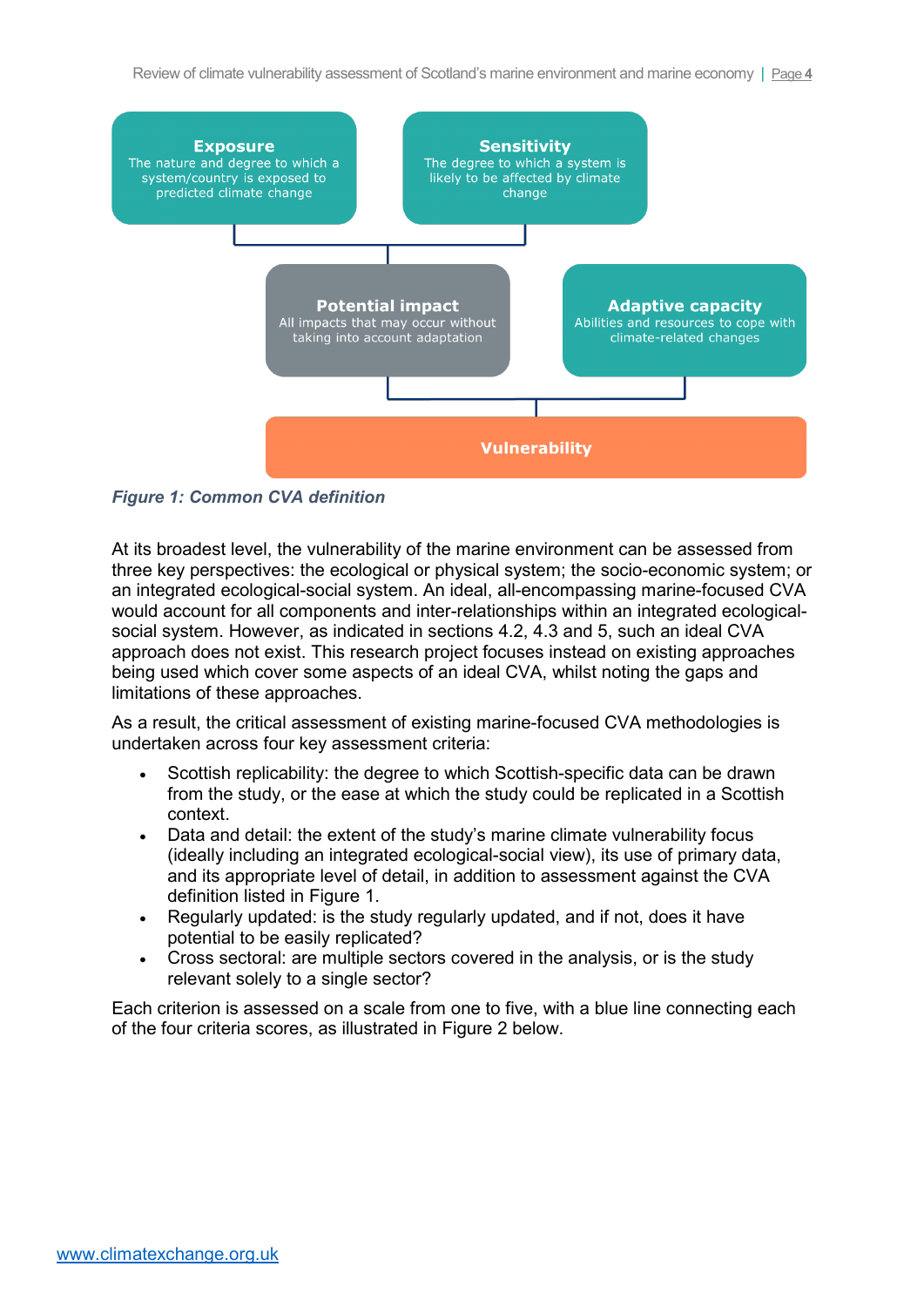

<span id="page-6-0"></span>*Figure 2: Example of critical assessment criteria visual presentation*

# 3. Methodological approach

The foundation of this project's methodology centres around a robust desk-based literature review of existing CVAs of the marine environment. The overall approach has been developed according to an iterative four-step process [\(Figure 3\)](#page-6-1). Further details of these steps can be found in [Appendix A: Methodological approach.](#page-24-0)



## <span id="page-6-1"></span>*Figure 3: Methodological approach*

Literature sources were prioritised according to the following inclusion criteria.

- Date of publication: Recent literature sources were prioritised, with a focus on 2010 onwards for Scottish literature, and 2015 onwards for international literature, unless considered to be highly relevant.
- Topic relevance: Literature sources were required to cover marine or climate vulnerability at a minimum.
- Geographic scope: Priority was given to literature focusing on or including Scotland in order to inform research question 1. Literature focusing on other geographic scopes was included to inform research question 2, but each source was also assessed to ensure it met the topic relevance inclusion criteria.
- Methodology provided: If the geographic scope was outside of Scotland, the document required at least a partial overview of its methodological approach which was replicable in a Scottish context.

It should be noted that studies are assessed against the research aims of this paper, not against their own research aims. Many of the studies assessed, while partially relevant to our study, focused on specific aspects of vulnerability, such as environmental impacts or exposure. As such, identified limitations of each source are not criticisms *per se*, but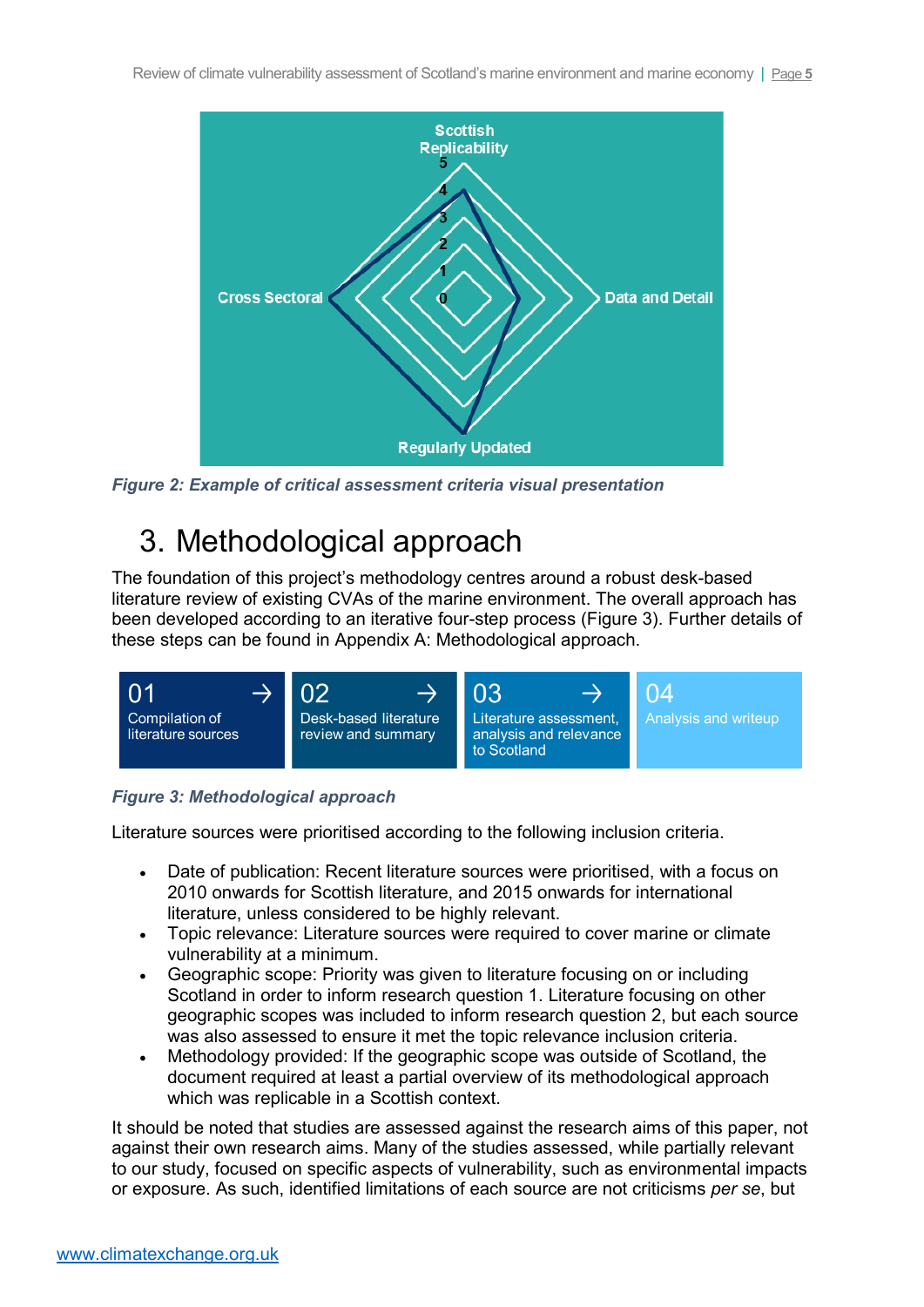rather limitations with respect to how each source aligns with this paper's assessment parameters and research questions.

# 4. Key findings

## **4.1 Literature overview**

Overall, 109 documents were identified with potential relevance to the current study. These sources were reassessed in line with the inclusion criteria by CXC and Ramboll, and a shortlist of 57 of the most relevant documents was identified. This shortlist, summarised in [Appendix B,](https://www.climatexchange.org.uk/umbraco/#/media/media/edit/10843) provides a spread of recent literature covering multiple geographies; a breakdown is presented in [Figure 4.](#page-7-0)



#### <span id="page-7-0"></span>*Figure 4: Number of literature sources in the shortlisted documents by year and geography*

The literature reviewed revealed considerable existing work on CVAs. A range of public and private sector organisations, as well as independent research organisations and NGOs, were found to be conducting research on the topic, yielding different types of documents, including national-level assessments driven by Government, academic studies focusing on a specific species, and guidance documents on vulnerability methodologies.

## **4.2 What CVA literature exists in Scotland?**

### *What climate vulnerability assessments exist relating to the marine environment at a level relevant to Scotland, and what focus/spatial gaps can be identified?*

In order to define "a level relevant to Scotland" for this question, all studies relating to climate vulnerability which either used Scottish data exclusively or include Scotland within the scope (e.g. through a UK-wide study) were considered. Thirty-seven studies were subsequently identified and analysed according to the four key assessment criteria (sufficiently replicable; data and detail; cross-sectoral; and regularly updated), including their adherence to the CVA definition in [Figure 1.](#page-5-0) A wide array of approaches addressing many different aspects of climate vulnerability relevant to Scotland were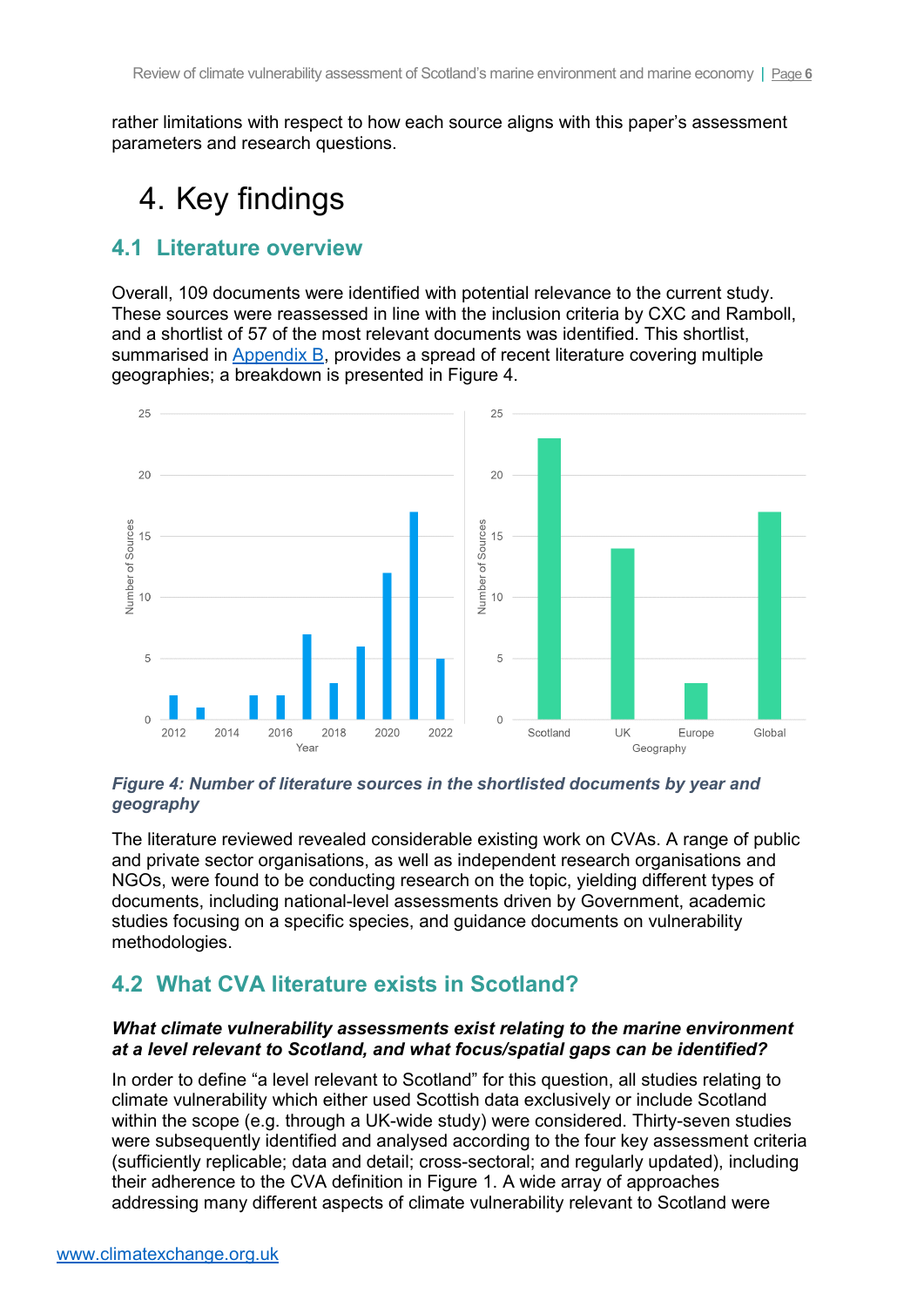identified, with strengths and weaknesses across the assessment criteria observed within each study.

#### *Many CVAs are high-level, often UK-wide public sector studies*

At the broadest geographic level, studies relevant to Scotland are high-level, UKfocused climate risk assessments and reviews, such as the UK Climate Change Risk Assessment (UKCCRA - CCC, 2021; Sniffer, 2021; DEFRA, 2022). As these studies are often not exclusively focused on Scotland, for use in a Scottish context one must extract those sections or chapters relevant. For example, the UKCCRA3 report has a 'Summary for Scotland' study which offers detailed and useful insights and data that can be used for future Scottish CVAs (Sniffer, 2021).

Public-sector studies, whether they were published by the UK or Scottish Government, were found to be the **most likely to be subject to regular updates and republication**. This is likely due to the availability of a consistent funding source or a statutory requirement. Work from the Marine Climate Change Impact Partnership (MCCIP – see [Case Study Box 1,](#page-9-0) and Collins et al., 2020; Harkin et al., 2020; MCCIP, 2020) is regularly updated, while others such as the UK's dolphin and porpoise conservation strategy (Scottish Government, 2021a) are one-off studies which have potential to be conducted regularly if additional funding was secured. Updates were found to typically occur every five years for UK Government documents (as well as MCCIP), and every nine years for those linked to UKCP09/18.

However, the primary benefit of these assessments is their **typically cross-sectoral nature**. Documents that offer a higher-level analysis, such as the UKCCRA3 (CCC, 2021; Sniffer, 2021; DEFRA, 2022), other DEFRA or CCC documents (DEFRA, 2018, 2020; CCC, 2022) or Scottish marine economic assessments (Moffat *et al.,* 2020; Scottish Government, 2020a) all provide cross-sectoral views, with some providing important economic data (e.g. Moffat et al., 2020; Scottish Government, 2020a; Met Office, 2022). This data, although rarely covering all aspects of vulnerability exhibited in [Figure 1,](#page-5-0) allows a cross-sectoral view of the entire marine environment or economy, something difficult to capture in other forms of study. A good case study is that of MCCIP [\(Case Study Box 1\)](#page-9-0), which provides the rare example of a regularly updated body of literature covering several key marine sectors and their climate risks and projections.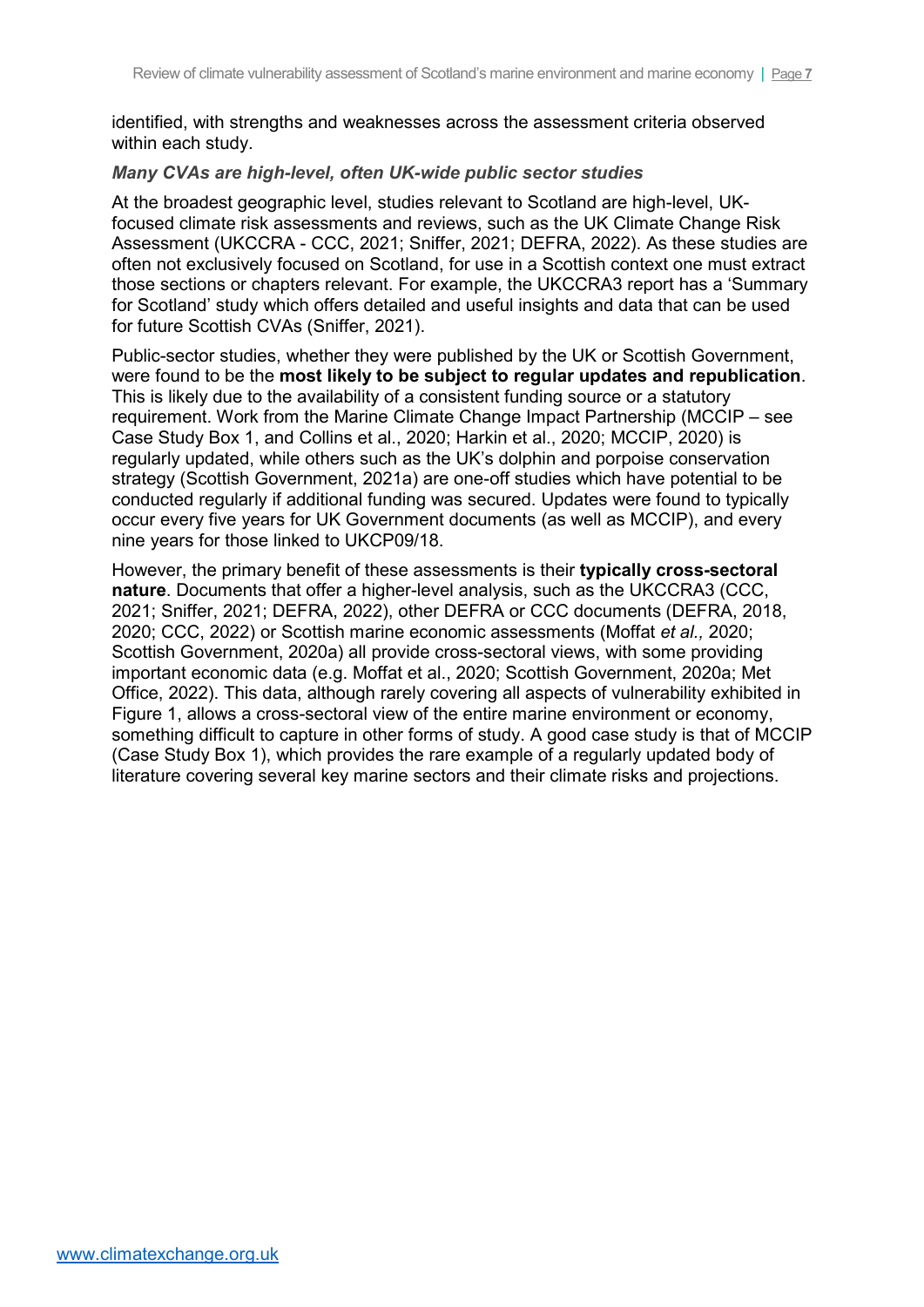## **Case study: MCCIP's marine report cards and supporting reviews**

Established in 2005, the Marine Climate Change Impacts Partnership (MCCIP) is "the primary independent source of marine and coastal climate change impacts evidence and adaptation advice in the UK". MCCIP: publishes regularly updated reviews and summary report cards focusing on marine and coastal climate change impacts across the UK, Ireland, and UK overseas territories; works with conservation and industry bodies across sectors; and provides the marine and coastal evidence base supporting the UK Climate Change Act and other legislation.

The reviews behind MCCIP's report cards, all published in 2020, cover Scottish marine economic sectors such as fisheries, tourism and recreation, and transport and infrastructure. As with their report cards, each review is structured as follows: introduction; what is already happening; what could happen in the future; confidence assessment; and key challenges and emerging issues.

For the purposes of this study's aims, MCCIP's literature carries certain limitations; in particular, their literature review format lacks a detailed, transparent methodology. In addition, socio-economic vulnerability outcomes are not considered (an upcoming MCCIP paper on the key challenges and emerging issues of climate change may yet address this gap; however, its focus appears to be evidence needs).

Overall, MCCIP's work provides useful input into a Scottish marine CVA. By providing cross-sectoral, regularly updated reviews on Scotland's marine environment and its climate-related impacts, it provides an important bridge between highly-specific, one-off studies and regularly updated but high-level overviews.

#### **Key takeaways:**

- Balance between highlyspecific one-off studies and regularly updated but high-level overviews.
- One of the few organisations with detailed, cross-sectoral knowledge of the Scottish marine environment's vulnerability to climate change and the capability to input into a CVA.
- Perhaps lacking in socioeconomic vulnerability analysis.



<span id="page-9-0"></span>*Case Study Box 1: MCCIP*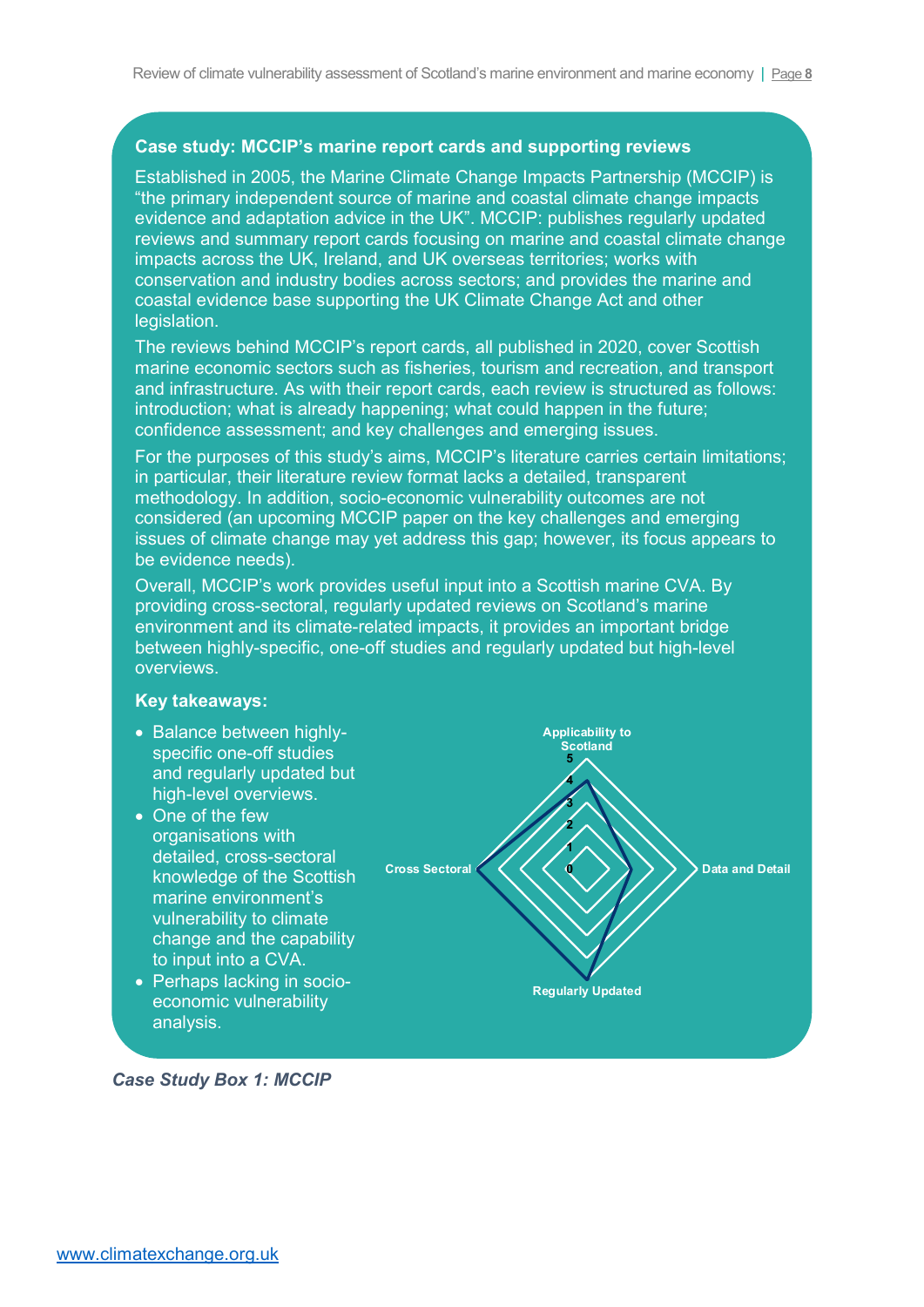## *Scotland-specific collections of resources with relevance to marine CVAs are another category of CVA literature relevant to the marine economy in Scotland*

Collections of resources, presented individually rather than in a literature review format, were more frequently found in the assessment of international literature (and thus assessed in greater detail in section 4.3.4). Scotland-relevant literature of this type include:

- Public sector climate readiness toolkits of Adaptation Scotland (2019a, 2019b). These documents provide policy guidance, templates and toolkits – to public sector decision makers on understanding climate change adaptation capabilities, and to organisations wishing to undertake climate change risk or vulnerability assessments, respectively.
- The Shellfish Water Protected Areas website of SEPA (2021), a collection of 85 summary documents for different shellfish water protected areas and their quality around Scotland.

#### *Sector-specific studies*

While there were many cross-sectoral studies, the review also yielded several examples of studies focusing on **specific marine environment sectors**:

- Aquaculture and Fisheries Cheung *et al.,* 2012; ClimeFish, 2020
- Coastal studies Fitton *et al.,* 2018; Hansom *et al.,* 2017; DEFRA 2020
- Heritage HES, 2016; 2017; Graham *et al.,* 2017; CREW, 2021
- Housing and Infrastructure Fitton *et al.,* 2018; SEPA, 2018; Adaptation Scotland 2019a, 2019b; Climate Ready Clyde, 2020
- Transport and ferry services Coll *et al.,* 2013; Orrey *et al.,* 2019

Many of these sector-specific papers offered **highly detailed assessments**, presenting comprehensive, replicable methodologies supporting robust conclusions. Some papers (e.g. Fitton *et al.,* 2018; CREW, 2021) went beyond the modelling of climate risks and hazards to investigate socio-economic outcomes (in these instances financial impacts) through the use of indicators (such as population density, socio-economic status, gender, ethnicity and age), making them more aligned with the IPCC definition of climate vulnerability (McCarthy et al., 2001) and [Figure 1.](#page-5-0)

Several of these studies were found to focus on a **specific region**, for example Western Isles studies by Coll *et al.,* (2013) and Billing *et al.,* (2017), which focused on transport services and marine environment management, respectively. As a result, another commonality of these studies was the use of **primary data**, enabled by the focus applied to a specific sector or geography. A key example of region-specific academic literature which provides primary data is that of ClimeFish (2020), presented in [Case Study Box 2.](#page-11-0)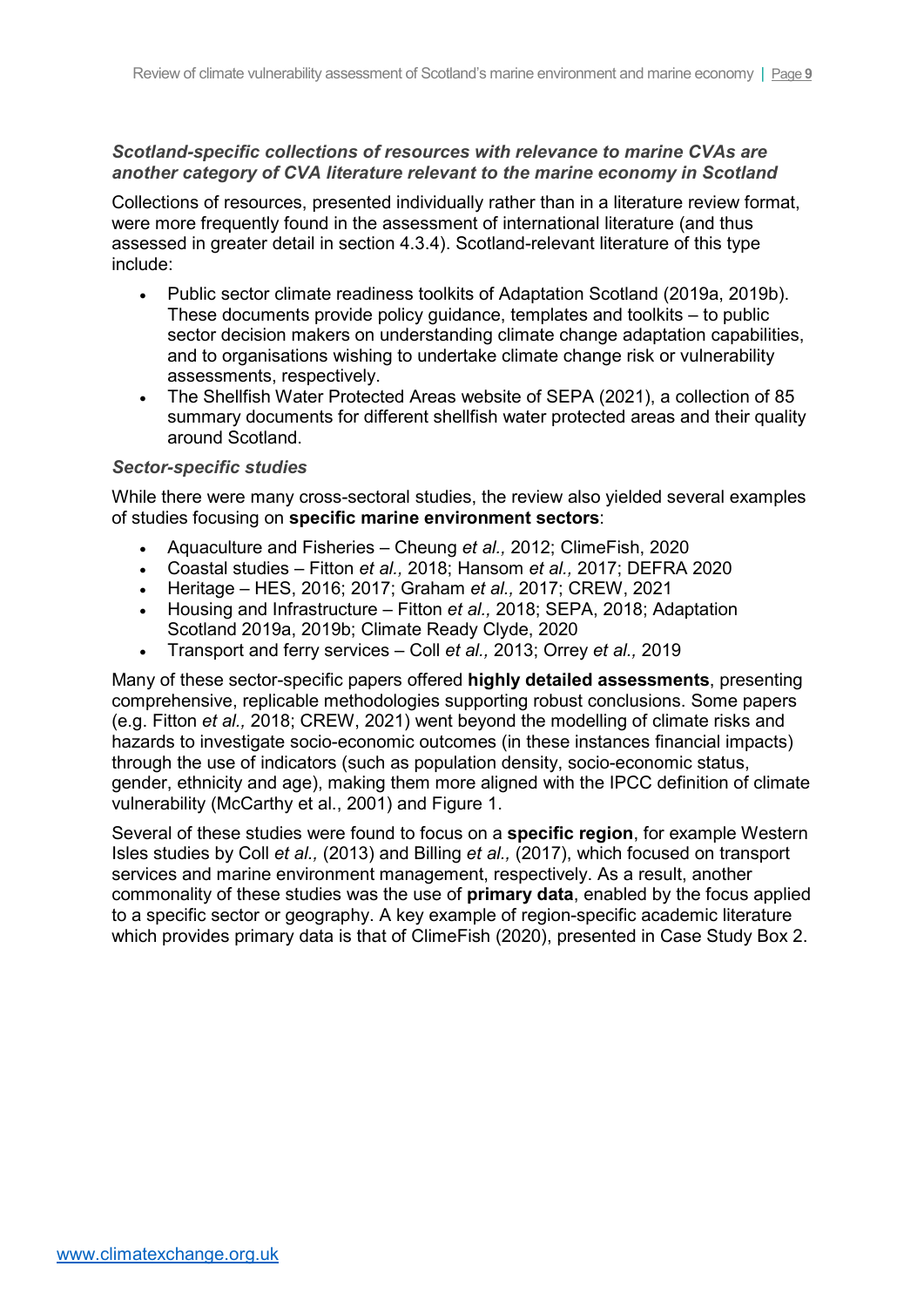#### **Case study: ClimeFish.eu's Scotland-specific documentation**

ClimeFish was an EU funded project aiming to ensure sustainable seafood production which benefits rural and coastal communities. From 2016 to 2020, ClimeFish published case studies, fact sheets and decision support frameworks on fisheries and aquaculture across Europe, with dedicated studies on both Scottish aquaculture and western Scotland fisheries.

Although focusing on Scottish shellfish aquaculture, ClimeFish results observed difficulties highlighted in this study – particularly that the "effect of climate change varies by location, so it is difficult to generalise impact and identify adaptation measures at a national scale". The "West of Scotland Fisheries" case study also provides useful conclusions from model simulations, such as "warming seas in the west of Scotland will be detrimental to the abundance of cold-water species such as cod but might be beneficial to warm-water species such as whiting and hake". Adaptation strategies and socio-economic outcomes are also highlighted, further increasing the relevance of these studies.

ClimeFish offers primary data (accompanied by useful, concise summaries) which links climate change vulnerabilities across two key Scottish marine economic sectors. However, their methodologies are unclear in describing the data requirements and assumptions, and as one-off case studies which are not linked to regularly updated data, ClimeFish projects (especially as funding ceased in 2020) would be difficult to rely upon should an overall Scottish marine economy vulnerability assessment be conducted.

#### **Key takeaways:**

- Two case study papers dedicated to Scotland's key marine economic sectors, backed by primary data and concise summaries.
- Difficult to gauge the data requirements, assumptions, and methodology.
- Potential issue with funding now expired.



#### <span id="page-11-0"></span>*Case Study Box 2: ClimeFish*

## **4.3 Scottish CVA literature – key gaps**

### **There is inconsistency in the definition of vulnerability (see [Figure 1\)](#page-5-0) applied across studies**. Most studies focus primarily on the ecological or physical system yet lack socio-economic considerations (Cheung *et al.,* 2012; Burden *et al.,* 2020; Collins *et al.,* 2020; Harkin *et al.,* 2020; MCCIP, 2020; ClimeFish, 2021). On the other hand, studies Billing *at al*., 2017; Fitton *et al.,* 2018; Stewart-Sinclair *et al.,* 2020 include the socio-economic dimension, with the former focusing on social vulnerability (in the form of community engagement methods) but lacking ecological considerations.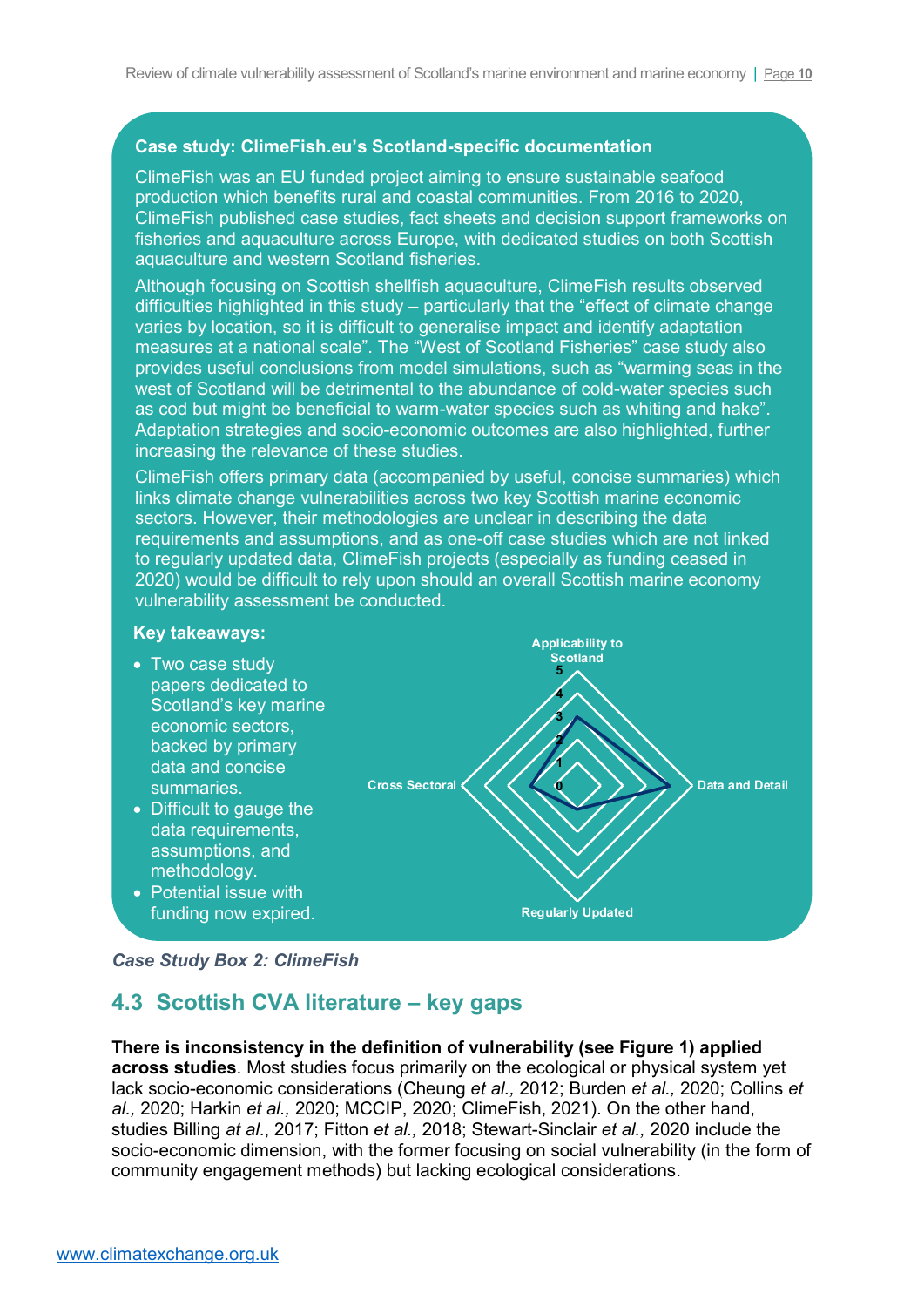Regardless of the definition of vulnerability applied, **most studies presented only partial assessments of vulnerability**, in that they only examined certain risks or impacts rather than investigating how they in turn affected vulnerability outcomes. For example, Coll *et al.,* (2013) and Monfries (2018) focus on the *impacts* of wave and wind and sea level rise, respectively. Moreover, of the climate impacts explored, **many studies were further limited to specific hazards** (e.g. soil erosion – Graham *et al.,* 2017; Hansom *et al.,* 2017; Fitton *et al.,* 2018; CREW, 2021 or sectors (e.g. transport – Orrey *et al.,* 2019).

The significant variation in research effort across sectors means that while some sectors (e.g. fisheries, aquaculture) are well-studied, **certain sectors at risk of climate impacts in Scotland are lacking in literature or are limited to site-specific studies** (e.g. housing and infrastructure – Fitton *et al.,* 2018; Adaptation Scotland 2019a, 2019b; Climate Ready Clyde, 2020; heritage – HES, 2016; 2017; Graham *et al.,* 2017; or ferry services Coll *et al.,* 2013). High economic impact sectors like oil and gas support, tourism and transport (particularly freight transport) are all under-represented in publicly available literature, in part due to the need to investigate the climate risks to infrastructure at a site-specific rather than cross-sectoral level. Similarly, sectors of growing importance, for example offshore wind, are also lacking in publicly available literature and do not feature in this literature review as a result.

## **4.4 Scottish CVA literature - conclusion**

**Overall, a trade-off emerges between high-level policy assessments and reviews, and the more site-specific sources.** Higher-level studies (whether government policy documents or literature reviews), while providing cross-sectoral overviews with the potential to be regularly updated, seldom provide primary data, replicable methodologies or site-specific context. On the other hand, while more site-specific sources were found to often provide primary data and detailed methodologies, they tended to be one-off studies lacking the potential to be applied at a cross-sectoral marine environment level. For example, using the detailed approach used when undertaking a flood risk assessment (as per SEPA guidance) would not fulfil the objective of a CVA because it is too detailed to provide a good understanding of the vulnerabilities across the range of climate hazards relevant to a particular system. The gaps revealed above illustrate that our understanding of marine CVAs in Scotland is incomplete, and no individual study meets all of the assessment criteria highlighted in section 2 of this report (including the [Figure 1](#page-5-0) definition of vulnerability). Whether these gaps are unique to Scotland, or are a common international observation, is explored in section 4.5.

## **4.5 What CVA methodologies exists outside Scotland?**

### *What examples exist in the UK and internationally of the use of vulnerability assessment methodologies relating to the marine environment, including the strengths and weaknesses of these methodologies?*

This section focuses on CVA literature relating to the marine environment (and in particular the methodologies of this literature) that has been conducted outside Scotland. Twenty studies were shortlisted for this section, including site-specific studies conducted elsewhere in the UK and wider international studies which did not specifically include Scotland in their analysis. This review was conducted to identify best practice approaches internationally which could potentially fill the gaps, or strengthen the understanding, of Scottish marine CVAs. As such, categories of document are similar, but not identical, to those presented in section 4.2.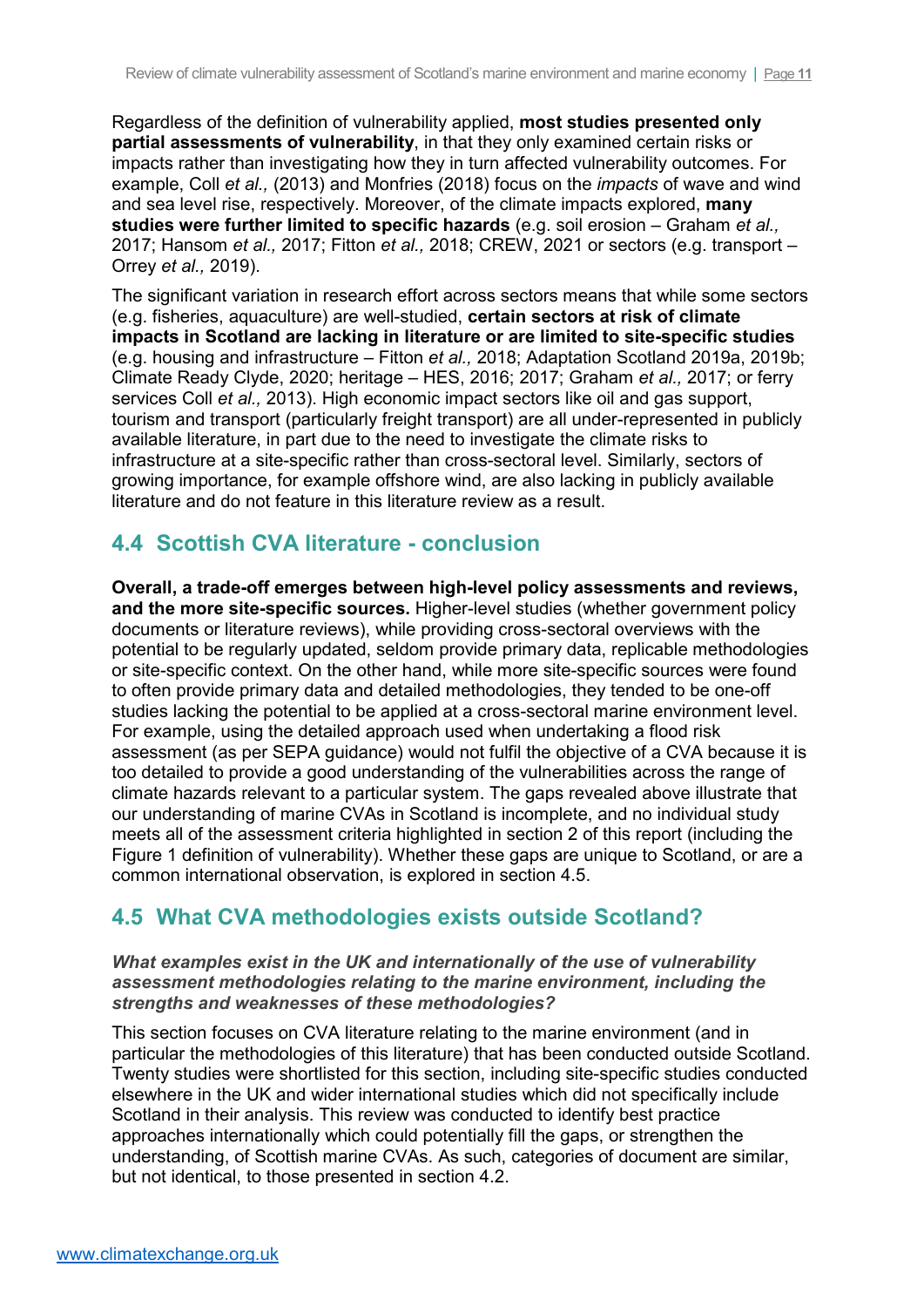### *As with the Scottish literature, many international CVA-related literature consists of high-level reviews and policy guides*

The nature of international literature reviews and policy guides relating to this project's aims identified differ slightly compared to Scottish literature. In the international literature, policy pieces on climate vulnerability, or more specifically marine climate vulnerability, were more commonly authored by NGOs and intergovernmental agencies such as the FAO (Brugere *et al.,* 2015; Comte, 2021; FAO, 2022). **Compared to Scottish literature, fewer direct government guidance documents were found** – although a study by Natural Resource Wales (2015), looking at the climate vulnerability of marine Natura 2000 protected features, is a notable exception.

Regardless of the nature of the document, **several similarities emerged between the international literature's reviews and policy guides**, which carried both methodological strengths and limitations. Several documents cover a global scope spanning multiple countries or sectors (Brugere and De Young, 2015; Weatherdon *et al.,* 2016; Handisyde *et al.,* 2017; Stewart-Sinclair *et al.,* 2020; Comte, 2021; Fellman, 2021; Pham *et al.,* 2021). Some contain global datasets, including the UK as part of a wider dataset (e.g. Stewart-Sinclair *et al.,* 2020). **However, a cost of these documents' wider scopes is their level of detail**. In covering such a wide array of geographies and/or sectors, international reviews rarely contain a methodology detailed enough to replicate elsewhere, and few presented a CVA utilising the full conceptual definition of vulnerability outlined in [Figure 1.](#page-5-0)

**The reviews and policy guides which did present strong methodologies were those which offered guidelines for conducting CVAs**. For example, Brugere and De Young (2015) present an eight-step process for fisheries and aquaculture CVAs, outlined by the FAO. Pham *et al.,* (2021) also provide step-by-step guidelines for the same sector (see [Case Study Box 3\)](#page-14-0). These guidelines offer clarity on the definition of a CVA in a marine context and provide observations on stakeholder and actor inclusion in their implementation.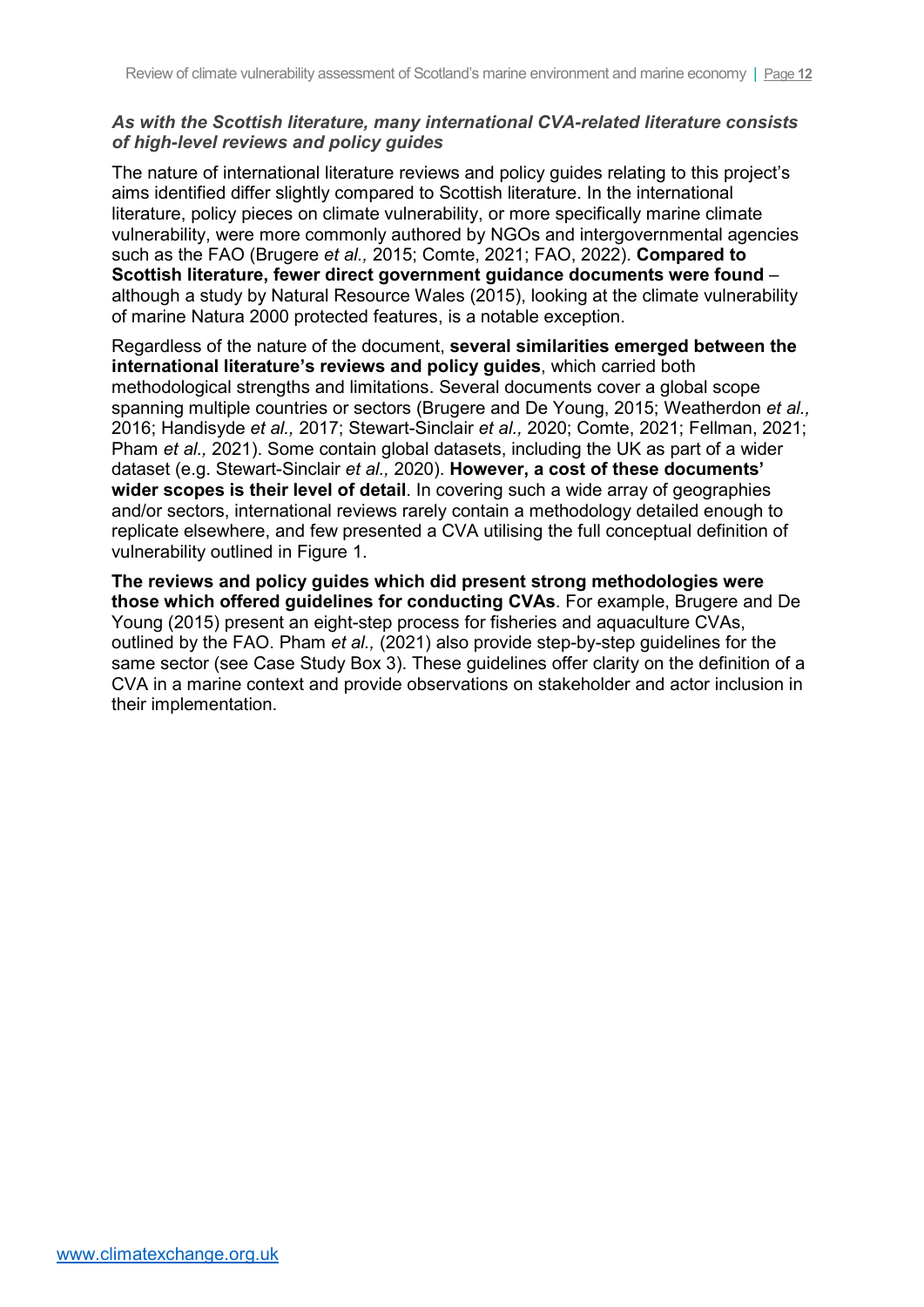## **Case Study: Pham** *et al,* **2021 – Guidelines for co-creating climate adaptation plans for fisheries and aquaculture**

This paper presents practical, step-by-step guidelines for the development of fisheries and aquaculture climate adaptation plans (CAPs). While recognising and discussing organisations which have developed their own guidelines (e.g. FAO, Worldfish) and the nations pioneering detailed adaptation plans in seafood production sectors (UK, USA, Australia), this paper highlights the current research effort on biological impacts of climate change and relative lack of literature on their socio-economic consequences. As such, the guidelines presented in this paper, based on practical experience and emphasising stakeholder participation, provide a relevant and important stepwise approach which can be implemented directly for two of the Scottish marine economy's most important sectors (and indirectly implemented for several others).

The CAP guidelines are summarised below:

- Assess risk, opportunity, and vulnerability (evaluate status, biological forecast, risk and opportunity assessment to present to stakeholders for ranking.)
- Identify and assess adaptation measures (vulnerability assessment to identify main vulnerabilities, identify adaptation needs, identify, and assess adaptation measures to present to stakeholders for agreement).
- Implement, monitor and evaluate adaptation (operationalise CAP with implementation plan agreeing the key actor(s), resource estimation, funding source and timeframe).

### **Key takeaways:**

- Clear, replicable step-bystep methodology.
- Utilises the full conceptual definition of vulnerability outlined in [Figure 1.](#page-5-0)
- Sector-specific to fisheries and aquaculture but applicable at a crosssectoral level.
- Useful blend of top-down implementation and bottom-up stakeholder engagement approaches.
- Lacks primary data or a data source applicable at a cross-sectoral level.



### <span id="page-14-0"></span>*Case Study Box 3: Pham et al., 2021*

*International CVA literature also featured collections of resources such as toolkits*

Four studies were identified as toolkits or collections of data sources and tools, presented together online without academic review:

• CAKEX (2017) – A US "Rapid Vulnerability Assessment Tool" published by the Climate Adaptation Knowledge Exchange.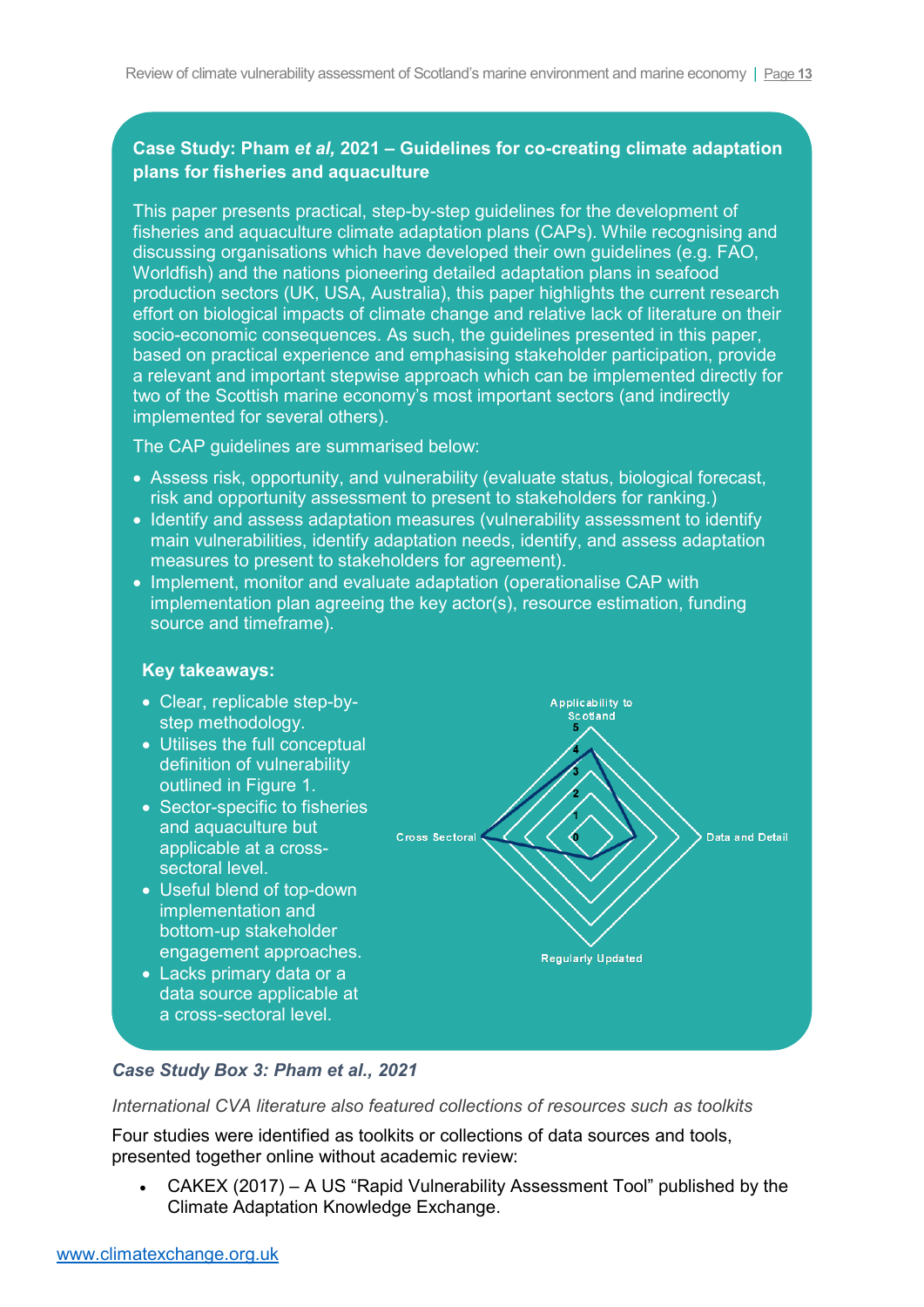- CCVATCH (2021) A US Climate Resilience Toolkit for Coastal Habitats.
- NOAA (2021) A collection of CVA resources and guidelines.
- World Bank Group (2022) Climate and Disaster Risk Screening Tools.

Of the above studies, all except the World Bank Group (2022) were specifically American in origin, with both CAKEX (2017) and CCVATCH (2021) more specific in that they are intended to be used by American protected area land managers. **This specificity means their methodologies are difficult to assess**, as even when presented in detail (CCVATCH, 2021) they could not be directly replicated for the Scottish context. Nonetheless, these studies are useful and warrant inclusion for this study because they utilise, and can act as a source of, publicly available and crosssectoral primary data and indicators. They also carry relevance for much of the marine environment, despite the World Bank Group's (2022) dataset website not being solely marine-focused, nor strictly intended to form the basis of a CVA.

#### *Four international case studies were identified which offer a country-specific, primary data-driven view of a particular sector*

These studies are presented below:

- Aragão *et al.,* (2021) A study looking at the importance of regional differences in vulnerability to climate change for demersal fisheries across Spain.
- Bueno-Pardo *et al.,* (2021) A detailed CVA of commercial fish and invertebrates in Portugal (further detailed in [Case Study Box 4\)](#page-16-0).
- Dudley *et al.,* (2021) Presents a CVA framework for fisheries' social-ecological systems, looking at case studies in the United States.
- Farr *et al.*, (2021) An assessment of marine, estuarine, and riverine habitat vulnerability to climate change in the Northeast US.

Alongside being country-specific, **these studies share a utilisation of primary data and detailed descriptions of their analysis and methodologies**, giving them strong relevance to this study. For example, they use indicators to quantify the more complete definition of vulnerability, thus providing distinction between the vulnerability aspects of exposure, sensitivity, impact, and adaptive capacity detailed in [Figure 1](#page-5-0) (e.g. Aragão *et al.* (2021) uses 19 indicators that cover all these aspects).

**A limitation of these papers to our study's aims is their focus of a single sector**. While this focus allows the aforementioned methodological detail, it restricts each paper's applicability to assessments that consider sectors across the marine economy. Similarly, as one-off academic studies, they are not intended to be maintained and regularly updated in the way a public sector database would be, compromising their ability to offer up-to-date and flexible assessments.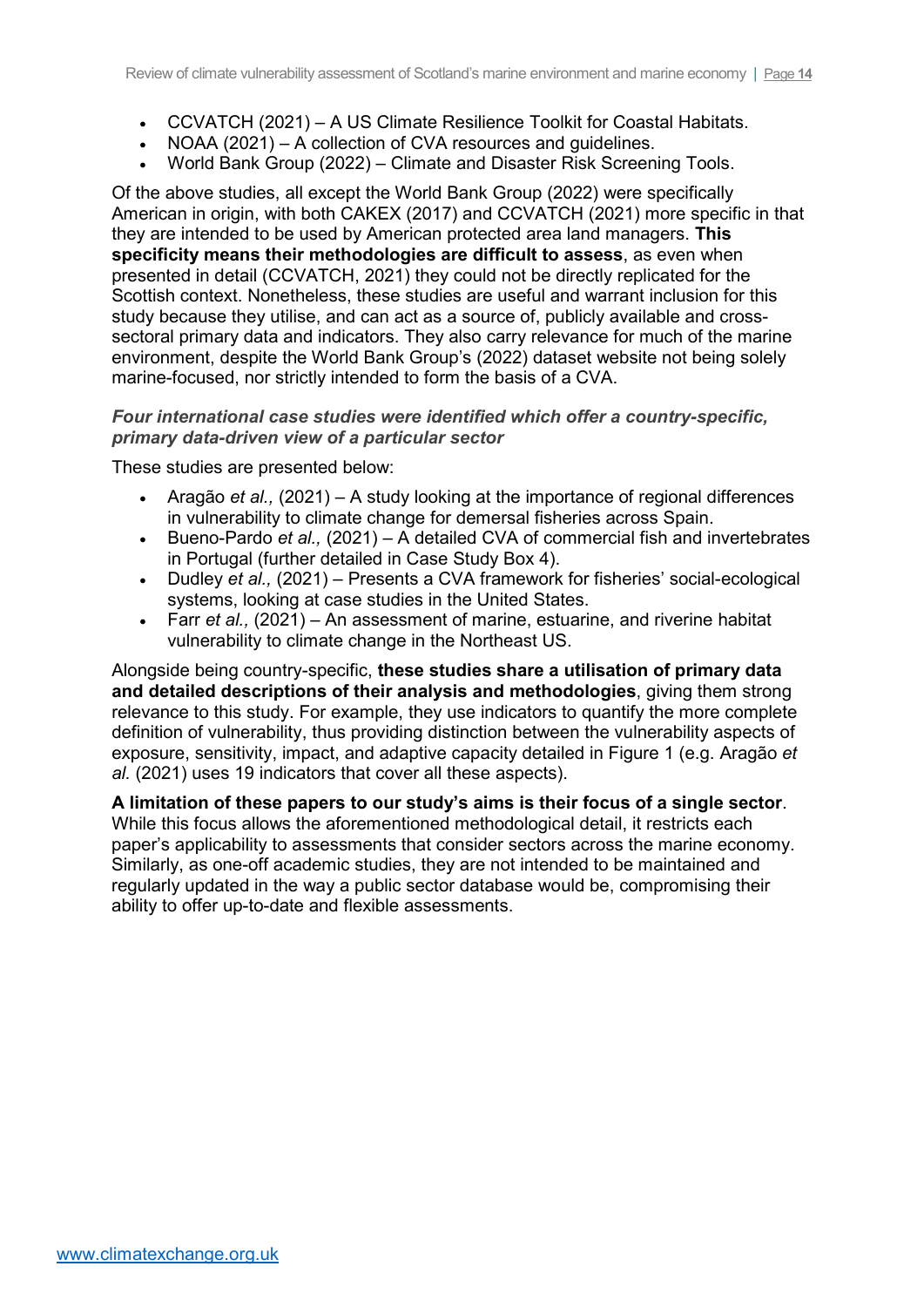## **Case Study: Bueno-Part** *et al,* **2021 – Climate change vulnerability assessment of the main marine commercial fish and invertebrates of Portugal**

This paper assesses the impacts of climate change on 74 commercial marine species of fish and invertebrates of commercial interest in Portugal, by assessing their vulnerability, exposure, sensitivity, adaptive capacity, and expected directional effects. Overall vulnerability scores were generally low, although the highest average vulnerabilities were identified for Central region species, as well as migratory and elasmobranch species. While undoubtedly a highly technical scientific paper limited in its cross-sectoral application, Bueno-Part *et al,* provides a good example of a sector-wide analysis of climate vulnerability. Utilising the methodology presented in this paper alongside UK climate data, one would be able to assess Scottish fisheries' vulnerability to climate change and better understand commercially valuable species' predicted range shifts.

### **Key takeaways:**

- Clear methodology
- Utilised primary data
- Vulnerability analysis was conducted for 74 commercial species across three Portuguese regions – north, central and south
- Vulnerability analysis included clear indicators covering the full conceptual definition of vulnerability.

**Applicability to** Scotland r, Cross Sectoral **Data and Detail Regularly Updated** 

#### <span id="page-16-0"></span>*Case Study Box 4: Bueno-Pardo et al., 2021*

## **4.6 International CVAs - Conclusion**

Considering the range of international studies reviewed across the various assessment criteria, **this review has identified gaps in our cross-sectoral understanding of marine CVAs, both at the national and international levels**. Many different types of literature sources were identified, each with their own methodological strengths and weaknesses, but no clear "best practice" example stands out which provides something beyond what currently exists in Scotland.

**Some sources present the full conceptual framework of vulnerability outlined in [Figure 1](#page-5-0)**, but focus on a specific species, region, or sector rather than covering the full scope of the marine environment. Other sources were more limited in their coverage of the conceptual framework of vulnerability, looking primarily at climate risks or impacts, stopping short of presenting full socio-economic vulnerability outcomes.

### **International literature covers a range of sectors, but few studies consider multiple sectors**, reducing their ability to provide a comprehensive overview of climate vulnerability in the marine environment. The sectors most frequently studied are by far fisheries and/or aquaculture. Other specific sectors include seaports, protected areas or Natura 2000 sites, and coastal habitat conservation.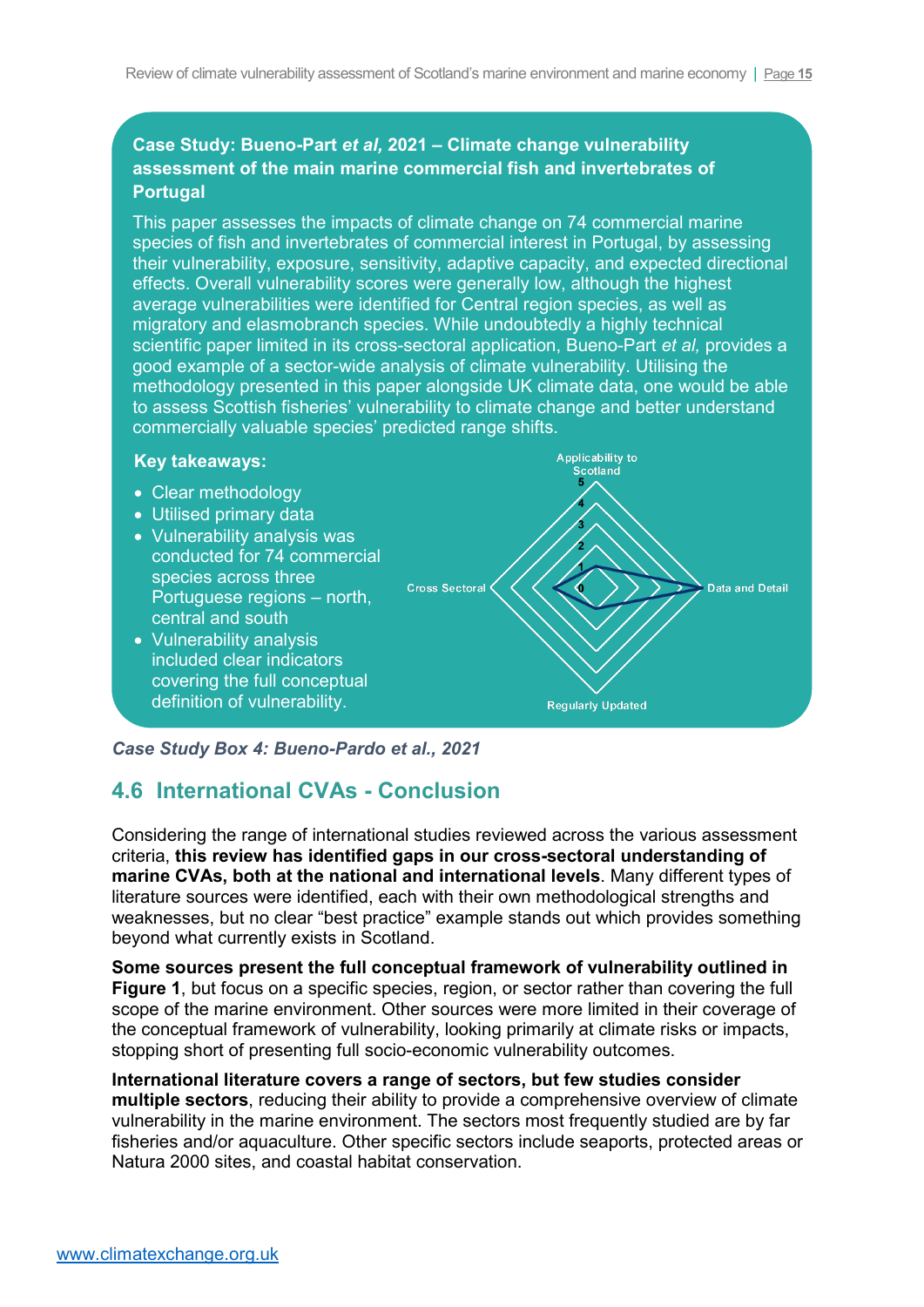As in the Scottish literature, high economic impact sectors like oil and gas support, marine tourism and to a lesser extent water transport (particularly freight water transport) are all understudied from a climate vulnerability perspective. Similarly, sectors of growing importance, for example offshore wind, are also lacking in the literature reviewed.

## 5. How can methods be strengthened?

*How may the above methodologies be applied to strengthen vulnerability assessments of the marine environment and marine economy in Scotland?* 

## **5.1 Current state of play for marine CVA literature**

**The strengths and weaknesses of Scottish marine CVA literature are similar to those which exist internationally**, demonstrating that Scotland is in line with other countries working to assess climate vulnerability of the marine environment. Addressing the gaps in this literature requires an understanding of the effects of climate change across the range of sectors that are relevant to the marine economy. This is challenging for a number of reasons, which include:

- climate data limitations,
- the complexities of analysing climate data across all the hazards relevant to the marine environment,
- the diversity of climate impacts relevant to the marine sector, ranging from infrastructure damage to species depletion,
- the range of stakeholders involved, and
- funding limitations and the challenges of collecting data at regular intervals.

As such, observed limitations are not criticisms of the studies per se, but an acknowledgment that climate vulnerability is a complex topic to assess across such a diverse sector.

It is clear from the literature review that **a complete methodology, using the full conceptual definition of vulnerability (going beyond impacts to include vulnerability outcomes, as outlined in [Figure 1\)](#page-5-0) and covering the entire marine sector is not currently available**. Despite this, there are specific insights that are well understood and emerge as strengths to consider when understanding how to improve marine CVA assessments in Scotland.

For instance, a strength of existing literature is the understanding of impacts, primarily climate and ecological impacts, within specific sectors. These are often measured using primary data and indicators, for example in the fisheries sector (e.g. Aragão *et al.,* 2021; Buedo-Pardo, 2021). However, **there remains considerable variation in research efforts across sectors**, with many sectors relevant to the marine environment understudied or lacking information online unrestricted by paywalls or confidentiality agreements (e.g. site-specific infrastructure studies). Moreover, the typically one-off nature of these academic studies implies that sector-specific CVAs provide a snapshot in time, but potentially need to be updated given the rapidly evolving nature of climate change.

Given the lack of cross-sectoral research pieces utilising primary data, it is difficult to identify studies which could be replicated in Scotland to conduct a detailed assessment of the Scottish marine environment. The following sections provide recommendations for ways in which existing CVAs and research could be built upon in order to strengthen vulnerability assessments of the marine environment and marine economy in Scotland.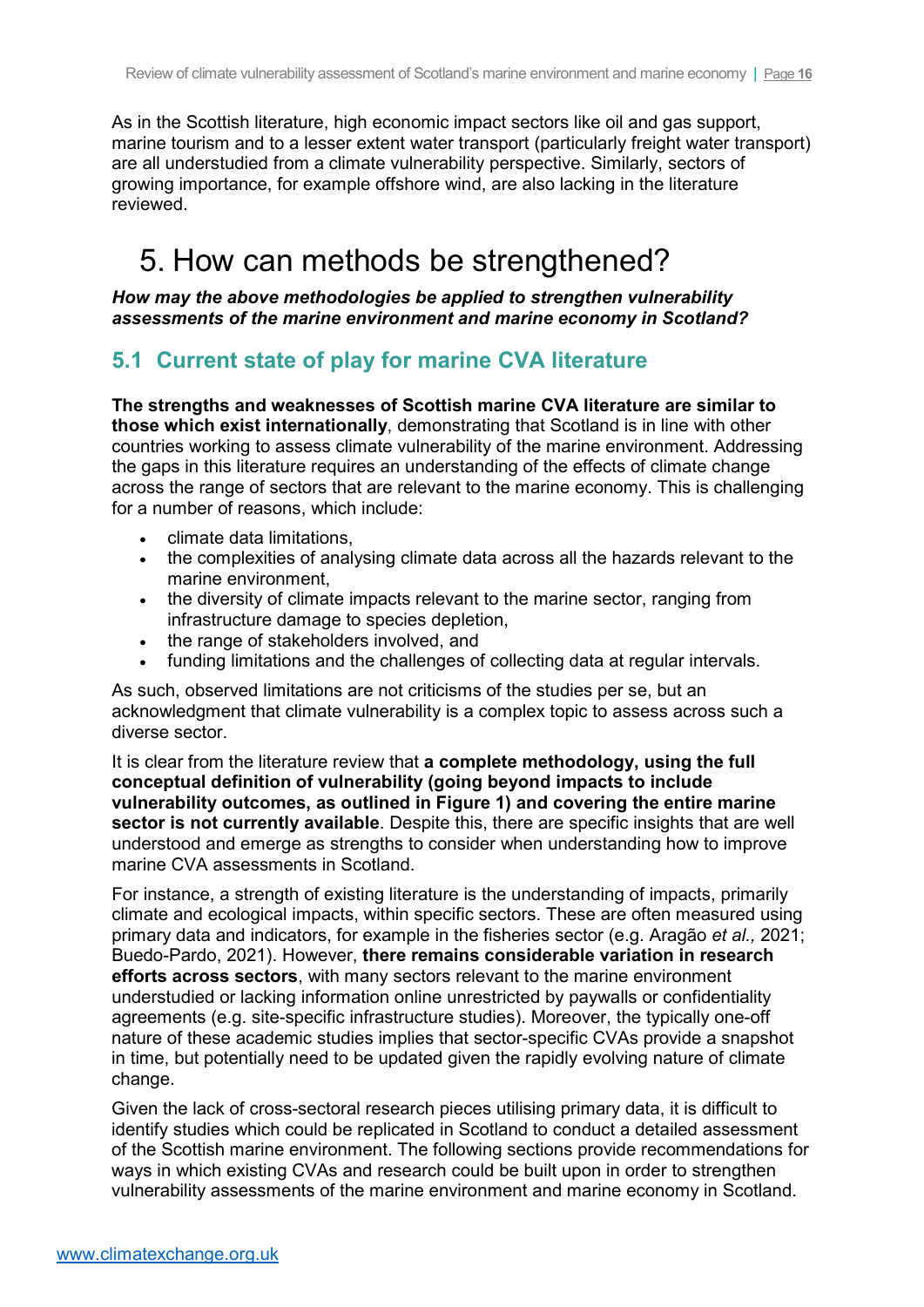## **5.2 Practical requirements for strengthening existing vulnerability assessments**

It is a conclusion of this paper that to develop a complete CVA of the marine environment and marine economy in Scotland, the following would be required:

- A **cross-sectoral view** of Scotland's marine economy, with detailed primary data sources as far as reasonably possible (whether collected through the study or not)
- A full, **well-defined scope** of vulnerability (including exposure, sensitivity and vulnerability outcomes)
- Clear environmental and socio-economic **metrics**, separated across exposure, sensitivity, impacts and vulnerability, to enable comparability across sectors and monitor changes in vulnerability to climate change.
- **Monitoring and evaluation**, with updates applied when needed to ensure that research is not a one-off, potentially out of date piece of work.
- An organisational body to **spearhead** the work and bring together relevant stakeholders and experts.

**Scotland already has many of the foundations in place to conduct a full CVA for its marine environment**. From a practical perspective, an important recommendation is to use existing expertise, data and resources to prioritise funding to those areas of the marine economy most vulnerable to the impacts of climate change.

Given the diversity of sectors relevant to the marine environment, building on existing networks will be critical to engaging with stakeholders across the marine environment. As shown, MCCIP engages a wide range of stakeholders and has a cross-sectoral understanding of the UK marine environment.

At a regulatory level, UKCCRA is a statutory and well-established process which encourages dialogue on high-level climate risks on a regular basis. Although the CCRA focuses on all sectors across the UK, rather than just marine sectors, the fact that the UK Government is required under the 2008 Climate Change Act to publish a CCRA every five years means that many climate experts across the UK provide contributions to the CCRA through consultation activities or at the request of the Committee on Climate Change. Identifying opportunities to build on the CCRA process and engage with the experts contributing to the CCRA from marine-relevant sectors in Scotland could help ensure that climate vulnerability discussions build on existing research and stay up to date with the latest developments.

## **5.3 Recommendations for next steps to strengthen CVAs of the marine environment in Scotland**

In conclusion, the recommended next steps required to strengthen CVAs of the marine environment in Scotland are as follows:

**Engage with experts and stakeholders in Scotland**, starting with those in MCCIP and those engaged in the UKCCRA process to facilitate a cross-sectoral discussion of climate vulnerability in Scotland's marine environment.

**Identify priority sectors where additional research is needed and those deemed important for Scotland's marine environment** in order to gain a complete picture of climate vulnerability in the marine environment in Scotland. For sectors where limited CVA work has been identified (e.g. oil and gas infrastructure), determine whether this information does exist, but is possibly not publicly available. Identify stakeholders (such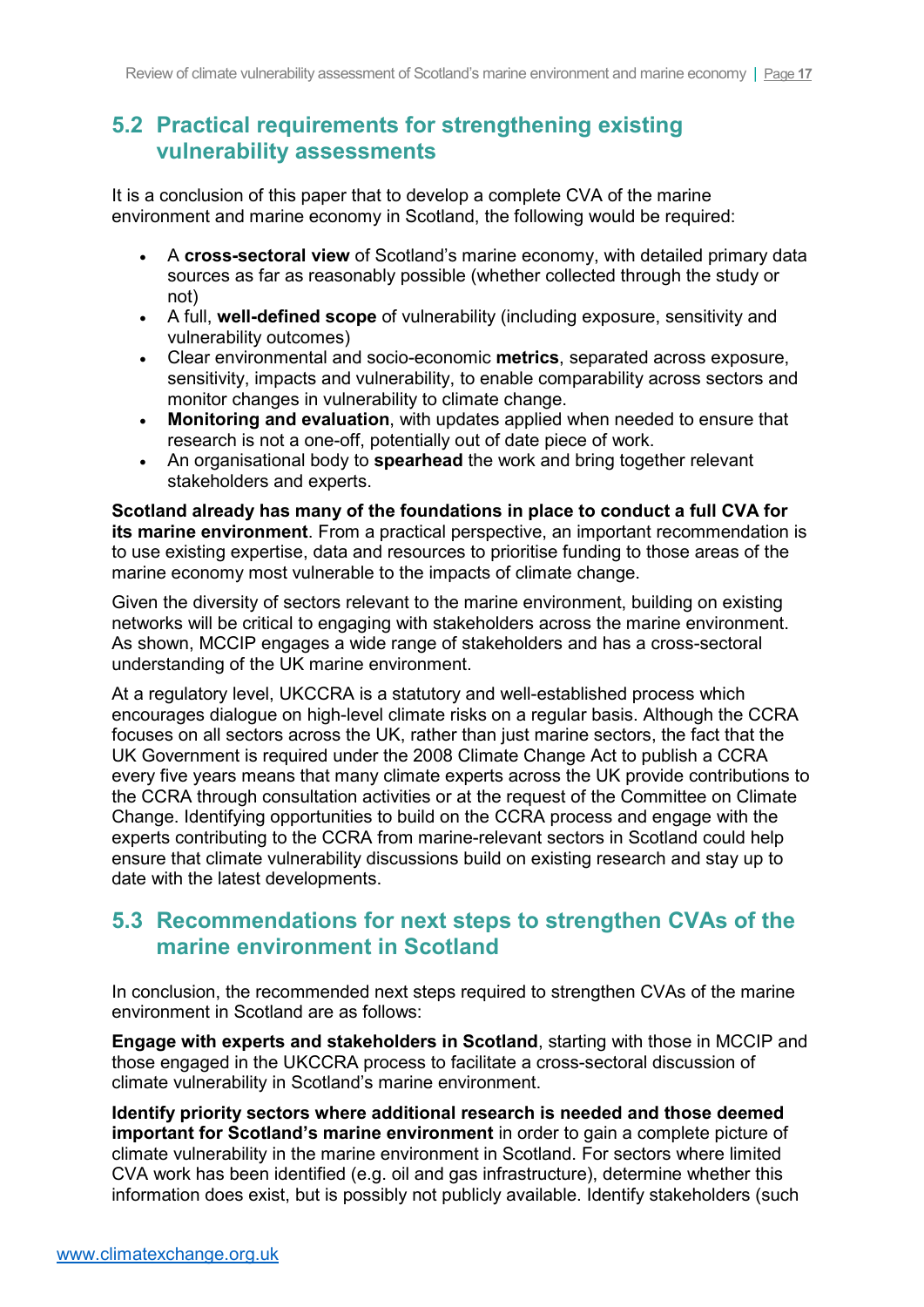as those involved in the planning process) who could potentially contribute expertise in climate resilience of infrastructure relevant to the marine environment.

**Identify robust studies included in this review exercise which would potentially benefit from being updated** and develop a plan for funding priority research activities.

**Where additional research is required to fill a knowledge gap, draw from robust sources** such as those identified through this study to expand on the existing CVA work in Scotland:

- Comte (2021), Pham *et al.,* (2021) and ClimeFish (2021) for **conceptual guidance and step-by-step methodologies**
- Aragão *et al.,* (2021) and Bueno-Pardo *et al.,* (2021) for **detailed, sectorspecific assessments using primary data**
- Stewart-Sinclair *et al.,* (2020), for an approach which effectively **utilises indicators** to articulate a full definition of climate vulnerability.

Overall, this study has brought together information on existing marine CVA-related literature in Scotland and internationally, identified evidence gaps, and suggested how this evidence may be used to strengthen Scottish assessments in the future. Utilising the recommendations presented in this report will enable Scottish Government to develop a more complete understanding of the vulnerability of their nation's marine environment, and to determine areas and sectors most vulnerable to the worsening impacts of climate change. This in turn can help direct adaptation funding to the highest priority areas, building much-needed climate resilience into Scotland's vital marine economy.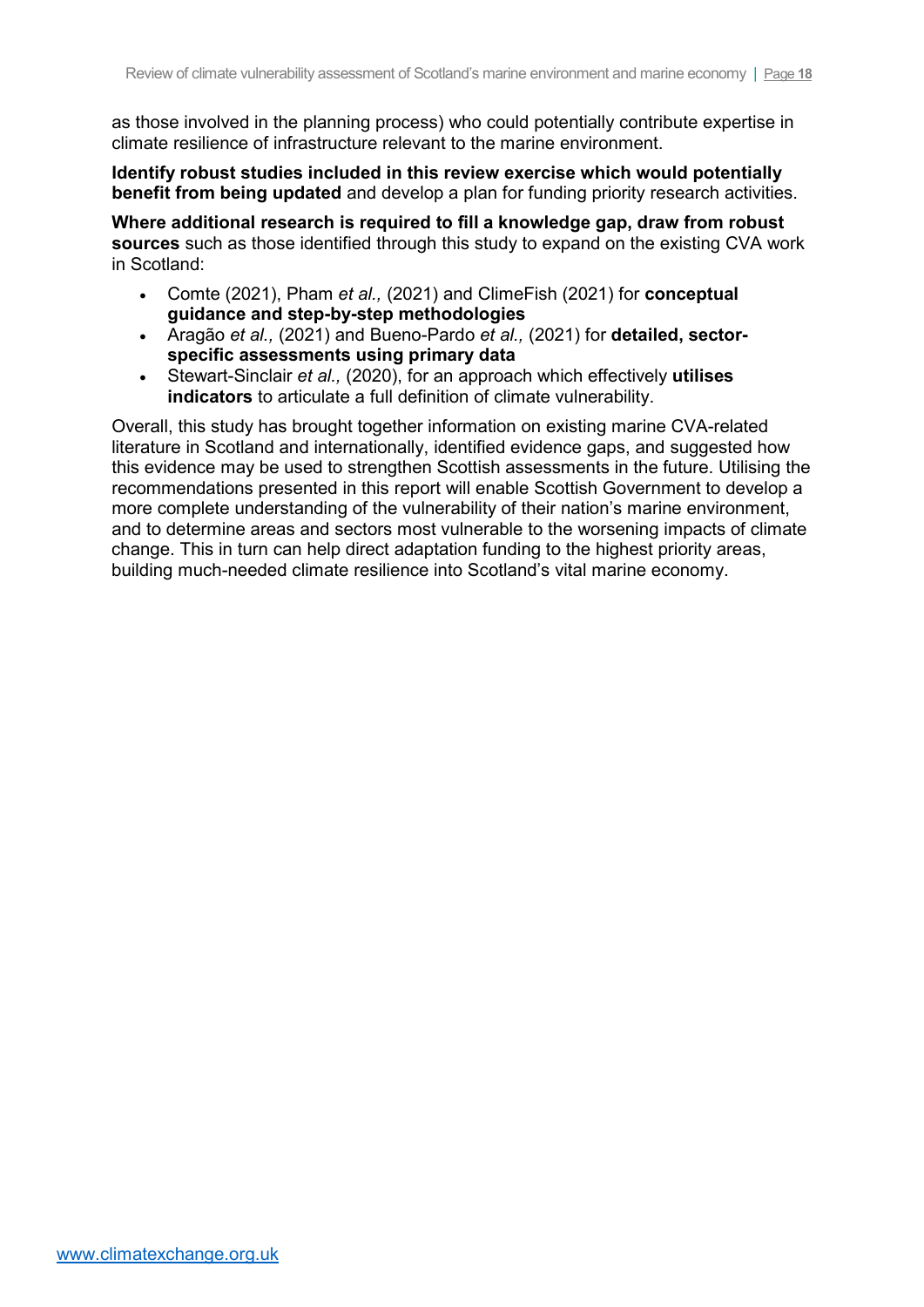# 6.References

Adaptation Scotland, 2019a. *Adaptation Scotland: Climate Change Risk Assessment Guidance & Tools*. [online] Available at: <https://www.adaptationscotland.org.uk/howadapt/tools-and-resources/climate-change-risk-assessment-guidance-tools> [Accessed 4 March 2022].

Adaptation Scotland, 2019b. *Scotland Adapts: A Capability Framework for a Climate Ready Public Sector*. Edinburgh, pp.1-40.

Aragão, G., López-López, L., Punzón, A., Guijarro, E., Esteban, A., García, E., González-Irusta, J., Polo, J., Vivas, M. and Hidalgo, M., 2021. The importance of regional differences in vulnerability to climate change for demersal fisheries. *ICES Journal of Marine Science*.

Billing, S., Tett, P., Brennan, R. and Miller, R., 2017. Societal, Policy and Academic 'Visions' for the Future of the Marine Environment and Its Management, Exemplified in the Western and Northern Isles of Scotland. *Humanities*, 6(4), p.81.

Brugere, C. and De Young, C., 2015. *Assessing climate change vulnerability in fisheries and aquaculture Available methodologies and their relevance for the sector*. Rome: Food and Agricultural Organization of the United Nations - FAO, pp.1-98.

Bueno-Pardo, J., Nobre, D., Monteiro, J., Sousa, P., Costa, E., Baptista, V., Ovelheiro, A., Vieira, V., Chícharo, L., Gaspar, M., Erzini, K., Kay, S., Queiroga, H., Teodósio, M. and Leitão, F., 2021. Climate change vulnerability assessment of the main marine commercial fish and invertebrates of Portugal. *Scientific Reports*, 11(1).

Burden, A., Smeaton, C., Angus, S., Garbutt, A., Jones, L., Lewis H.D.and Rees. S.M. (2020) Impacts of climate change on coastal habitats relevant to the coastal and marine environment around the UK. In: *MCCIP Science Review 2020*. Lowestoft, Marine Climate Change Impacts Partnership, 228–255.

CAKEX, 2017. *Rapid Vulnerability Assessment Tool | CAKE: Climate Adaptation Knowledge Exchange*. [online] Available at: <https://www.cakex.org/MPAToolkit/rapidvulnerability-assessment-tool> [Accessed 4 March 2022].

CCC, 2021. *Independent Assessment of UK Climate Risk Advice to Government for the UK's Third Climate Change Risk Assessment (CCRA3)*. London, pp.1-142.

CCC, 2022. *CCC Insights Briefing 6 Undertaking a climate change risk assessment*. London: Climate Change Committee, pp.1-10.

CCVATCH, 2021. *US Climate Resilience Toolkit for Coastal Habitats (CCVATCH)*. [online] Available at: <https://toolkit.climate.gov/tool/climate-change-vulnerabilityassessment-tool-coastal-habitats-ccvatch> [Accessed 4 March 2022].

Cheung, W., Pinnegar, J., Merino, G., Jones, M. and Barange, M., 2012. Review of climate change impacts on marine fisheries in the UK and Ireland. *Aquatic Conservation: Marine and Freshwater Ecosystems*, 22(3), pp.368-388.

Climate Ready Clyde. 2020. [online] Available at: <https://www.crc-assessment.org.uk/> [Accessed 4 March 2022].

ClimeFish, 2021. *Home- ClimeFish*. [online] Available at: <https://climefish.eu/> [Accessed 4 March 2022].

Coll, J., Woolf, D., Gibb, S. and Challenor, P., 2013. Sensitivity of Ferry Services to the Western Isles of Scotland to Changes in Wave and Wind Climate. *Journal of Applied Meteorology and Climatology*, 52(5), pp.1069-1084.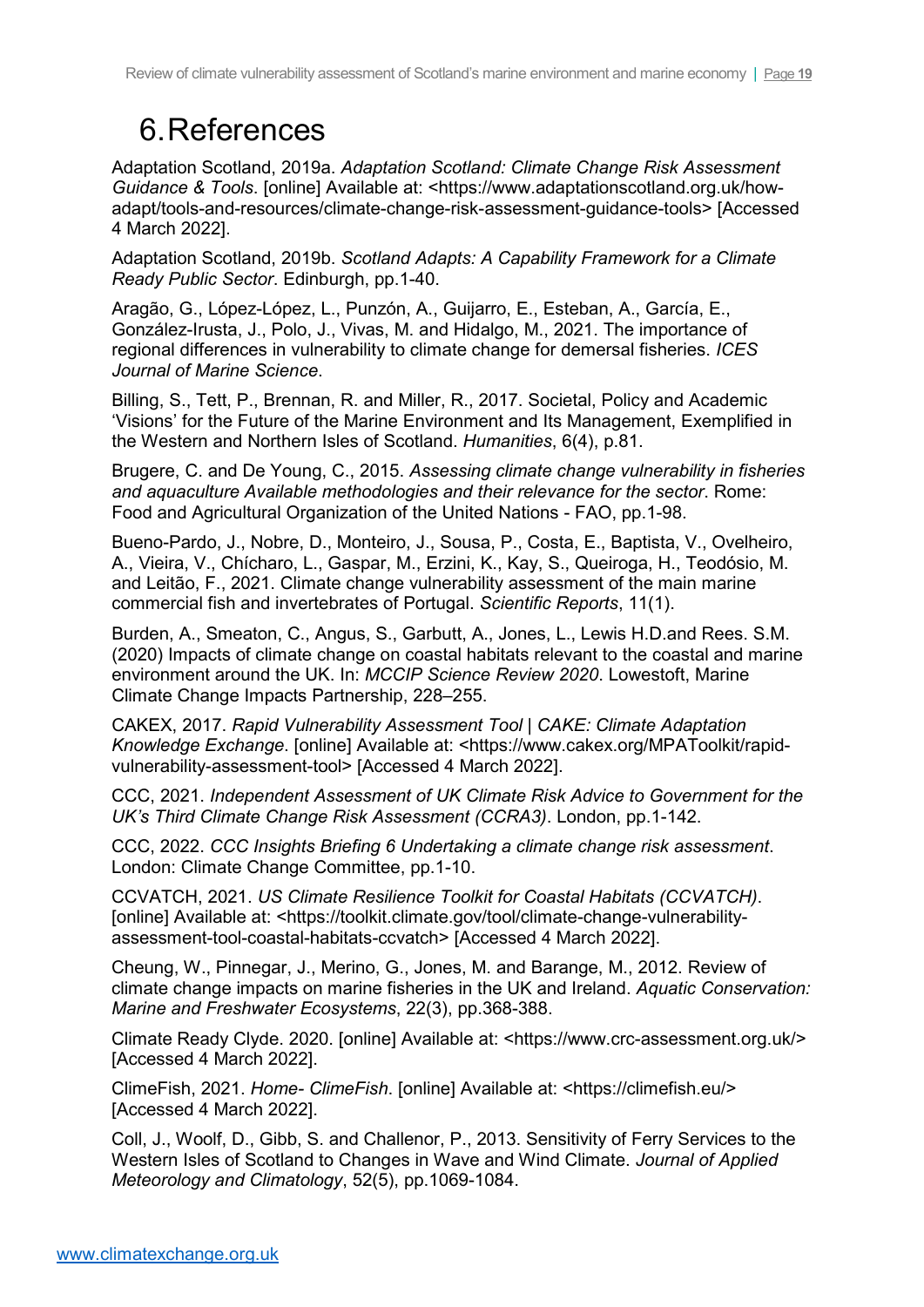Collins, C.; Bresnan, E.; Brown, L.; Falconer, L.; Guilder, J.; Jones, L**.**; Kennerley, A.; Malham, S.; Murray, A.; Stanley, M.. 2020 Impacts of climate change on aquaculture. In: *MCCIP science review 2020.* Lowestoft, Marine Climate Change Impacts Partnership, 482-520.

Comte, A. 2021. *Recent advances in climate change vulnerability/risk assessments in the fisheries and aquaculture sector*. FAO Fisheries and Aquaculture Circular No. 1225. Rome. FAO. https://doi.org/10.4060/cb4585en

CREW, 2021. *CREW - Dynamic Coast: The National Overview (2021)*. Aberdeen, pp.1- 14.

DEFRA, 2018. *Climate change: second national adaptation programme (2018 to 2023)*. London, pp.1-128.

DEFRA, 2020. *Accounting for the effects of climate change - supplementary green book guidance*. London, pp.1-49.

DEFRA, 2022. *UK Climate Change Risk Assessment 2022*. London, pp.1-49.

Dudley, P., Rogers, T., Morales, M., Stoltz, A., Sheridan, C., Beulke, A., Pomeroy, C. and Carr, M., 2021. A More Comprehensive Climate Vulnerability Assessment Framework for Fisheries Social-Ecological Systems. *Frontiers in Marine Science*, 8.

FAO, 2022., 2. Vulnerability Analysis | Analysis and Mapping of Impacts under Climate Change for Adaptation and Food Security (AMICAF) | Food and Agriculture Organization of the United Nations. 2022. *FAO*. [online] Available at: <https://www.fao.org/inaction/amicaf/project-design/2-vulnerability-analysis/en/> [Accessed 4 March 2022].

Farr, E., Johnson, M., Nelson, M., Hare, J., Morrison, W., Lettrich, M., Vogt, B., Meaney, C., Howson, U., Auster, P., Borsuk, F., Brady, D., Cashman, M., Colarusso, P., Grabowski, J., Hawkes, J., Mercaldo-Allen, R., Packer, D. and Stevenson, D., 2021. An assessment of marine, estuarine, and riverine habitat vulnerability to climate change in the Northeast U.S. *PLOS ONE*, 16(12), p.e0260654.

Fellmann, T., 2012. The assessment of climate change-related vulnerability in the agricultural sector: reviewing conceptual frameworks. *Building resilience for adaptation to climate change in the agriculture sector*, *23*, p.37.

Fitton, J., Hansom, J. and Rennie, A., 2018. A method for modelling coastal erosion risk: the example of Scotland. *Natural Hazards*, 91(3), pp.931-961.

Füssel, H.M. and Klein, R.J., 2006. Climate change vulnerability assessments: an evolution of conceptual thinking. *Climatic change*, *75*(3), pp.301-329.

Graham, E.L., Hambly, J. and Dawson, T.C., 2017. Scotland's eroding heritage: A collaborative response to the impact of climate change. *Archaeological Review from Cambridge*.

Handisyde, N., Telfer, T. and Ross, L., 2017. Vulnerability of aquaculture-related livelihoods to changing climate at the global scale. *Fish and Fisheries*, 18(3), pp.466- 488.

Hansom, J.D., Fitton, J.M., and Rennie, A.F., 2017. Dynamic Coast - National Coastal Change Assessment: Vulnerability Assessment, CRW2014/2.

Harkin, D., Davies, M., Hyslop, E., Fluck, H., Wiggins, M., Merritt, O., Barker L., Deery, M., McNeary R., and Westley, K., 2020. Impacts of climate change on cultural heritage. MCCIP Science Review 2020, 616–641.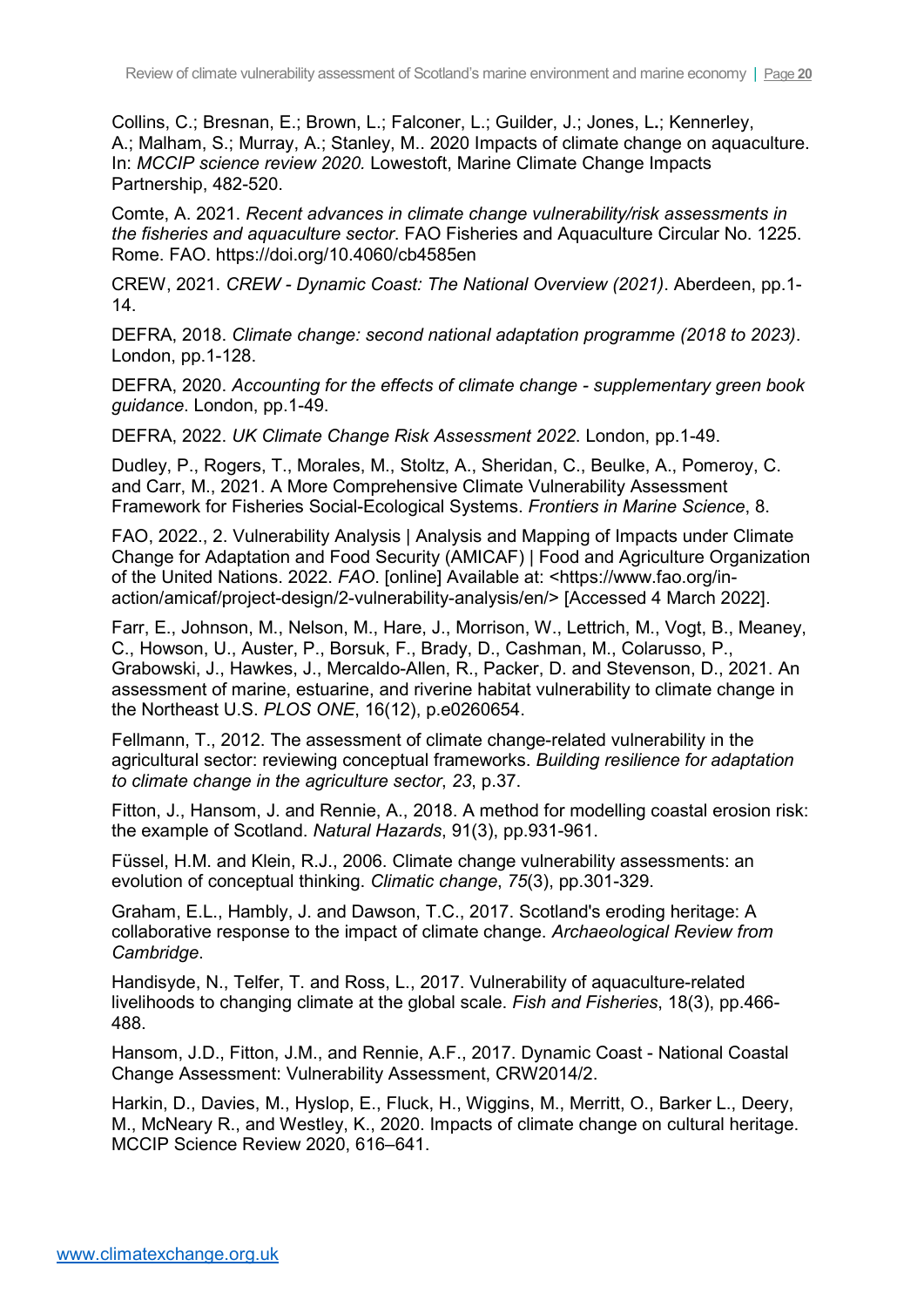HES, 2016. *Screening for Natural Hazards to Inform a Climate Change Risk Assessment Case Study: Historic Environment Scotland*. Historic Environment Scotland, pp.1-2.

HES, 2017. *Screening for Natural Hazards to inform a Climate Change Risk Assessment of the properties in care of Historic Environment Scotland*. Edinburgh: Historic Environment Scotland, pp.1-124.

IPCC. 2022. *Intergovernmental Panel on Climate Change (IPCC) – Guidance on the use of data, IPCC Data Distribution Centre*. [online] Available at: <https://www.ipccdata.org/guidelines/pages/glossary/glossary\_uv.html> [Accessed 4 March 2022].MCCIP, 2020. Marine Climate Change Impacts: Marine Climate Change Impacts Report Card 2020 (Stoker, B., Turrell, W.R., Robinson, K.A., Howes, E.L., Buckley P., Maltby, K. and Matear L., eds.) *Summary Report, MCCIP*, Lowestoft, 28pp. doi:10.14465/2020.arc00.000-000

McCarthy, J.J., Canziani, O.F., Leary, N.A., Dokken, D.J. and White, K.S. eds., 2001. *Climate change 2001: impacts, adaptation, and vulnerability: contribution of Working Group II to the third assessment report of the Intergovernmental Panel on Climate Change* (Vol. 2). Cambridge University Press.

McIntosh, D.R. and Becker, A., 2017. Seaport climate vulnerability assessment at the multi-port scale: A review of approaches. *Resilience and Risk*, pp.205-224.

Met Office. 2022. *Using climate projections for risk assessment*. [online] Available at: <https://www.metoffice.gov.uk/research/approach/collaboration/ukcp/what-do-you-wantto-do> [Accessed 4 March 2022].

Moffat, John Baxter, Barbara Berx, Kirsty Bosley, Philip Boulcott, Martyn Cox, Lyndsay Cruickshank, Katie Gillham, Venetia Haynes, Ashley Roberts, David Vaughan, & Lynda Webster (eds.). (2020). *Scotland's Marine Assessment 2020*. Scottish Government.

Monfries, R., 2018. *Sea level rise: projections and impacts for Scotland*. ClimateXChange, pp.1-10.

Moss, A., 2019. *A monitoring and evaluation framework for the second SCCAP*. ClimateXChange, University of Dundee, pp.1-34.

MSCC, 2020. *The Ocean in a Changing Climate*. Marine Science Co-ordination Committee (MSCC), pp.1-12.

Natural Resource Wales, 2015. *Climate Change Vulnerability of Marine Natura 2000 Features*. Cardiff: Natural Resource Wales, pp.1-13.

NatureScot, 2022. *Climate change impacts in Scotland.* [online] Available at: <https://www.nature.scot/climate-change/climate-change-impacts-scotland> [Accessed 4 March 2022].

NOAA, 2021. *Climate Vulnerability Assessments*. [online] Available at: <https://www.fisheries.noaa.gov/national/climate/climate-vulnerability-assessments> [Accessed 4 March 2022].

Orrey, E., Serrano Gonzalez, I., Toplis, C. and Troshka, L., 2019. Climate Change Risks Facing Scotland's Transport Infrastructure. *Scottish Transport Application & Research – STAR*, pp. 1-10.

Pham, T., Friðriksdóttir, R., Weber, C., Viðarsson, J., Papandroulakis, N., Baudron, A., Olsen, P., Hansen, J., Laksá, U., Fernandes, P., Bahri, T., Ragnarsson, S. and Aschan, M., 2021. Guidelines for co-creating climate adaptation plans for fisheries and aquaculture. *Climatic Change*, 164(3-4).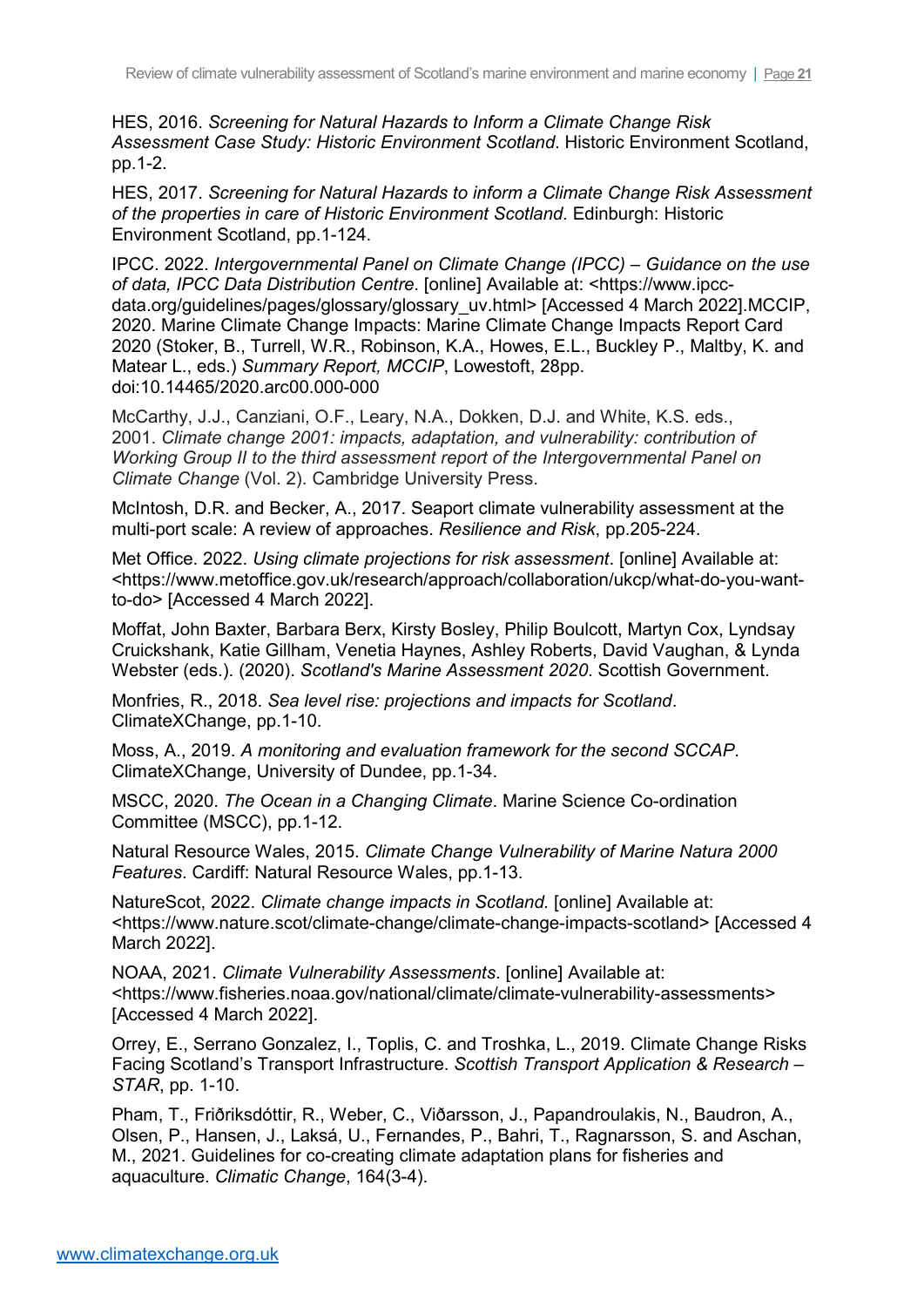Reid, G., Gurney-Smith, H., Marcogliese, D., Knowler, D., Benfey, T., Garber, A., Forster, I., Chopin, T., Brewer-Dalton, K., Moccia, R., Flaherty, M., Smith, C. and De Silva, S., 2019. Climate change and aquaculture: considering biological response and resources. *Aquaculture Environment Interactions*, 11, pp.569-602.

*Scottish Geographical Journal*, 2020. Climate change, marginalised communities and considered debate within Scotland's climate emergency. 136(1-4), pp.41-48.

Scottish Government, 2019. *Climate Ready Scotland: climate change adaptation programme 2019-2024*. Edinburgh: Performance and Strategic Outcomes Directorate.

Scottish Government, 2020a. *Scotland's marine economic statistics 2018*. Cabinet Secretary for Rural Affairs and Islands, pp.1-74.

Scottish Government, 2020b. *Future fisheries, management strategy – 2020 to 2030.*  Cabinet Secretary for Rural Affairs and Islands, pp.1-32.

Scottish Government, 2021a. *UK dolphin and porpoise conservation strategy: technical report*. Edinburgh: Marine Scotland Directorate.

Scottish Government, 2021b. *A Fairer, Greener Scotland: Programme for Government 2021-22*. Edinburgh: Performance and Strategic Outcomes Directorate.

Scottish Government, 2022. *Marine Scotland Information*. [online] Available at: <https://marine.gov.scot/data/facts-and-figures-about-scotlands-sea-area-coastlinelength-sea-area-sq-kms> [Accessed 4 March 2022].

SEPA. 2018. *Developing our knowledge | Scottish Environment Protection Agency (SEPA)*. [online] Available at:

<https://www.sepa.org.uk/environment/water/flooding/developing-our-knowledge/> [Accessed 4 March 2022].

SEPA. 2021. *Shellfish water protected areas | Scottish Environment Protection Agency (SEPA)*. [online] Available at: <https://www.sepa.org.uk/environment/water/shellfishwater-protected-areas/> [Accessed 4 March 2022].

Sniffer, 2021. *Evidence for the third UK Climate Change Risk Assessment (CCRA3) - Summary for Scotland*. pp.1-143.

Stewart‐Sinclair, P., Last, K., Payne, B. and Wilding, T., 2020. A global assessment of the vulnerability of shellfish aquaculture to climate change and ocean acidification. *Ecology and Evolution*, 10(7), pp.3518-3534.

Weatherdon, L., Magnan, A., Rogers, A., Sumaila, U. and Cheung, W., 2016. Observed and Projected Impacts of Climate Change on Marine Fisheries, Aquaculture, Coastal Tourism, and Human Health: An Update. *Frontiers in Marine Science*, 3.

World Bank Group. 2022. *Useful Resources | Climate & Disaster Risk Screening Tools*. [online] Available at: <https://climatescreeningtools.worldbank.org/useful-resources> [Accessed 4 March 2022].

Zebisch, M., Schneiderbauer, S., Fritzsche, K., Bubeck, P., Kienberger, S., Kahlenborn, W., Schwan, S. and Below, T., 2021. The vulnerability sourcebook and climate impact chains – a standardised framework for a climate vulnerability and risk assessment. *International Journal of Climate Change Strategies and Management*, 13(1), pp.35-59.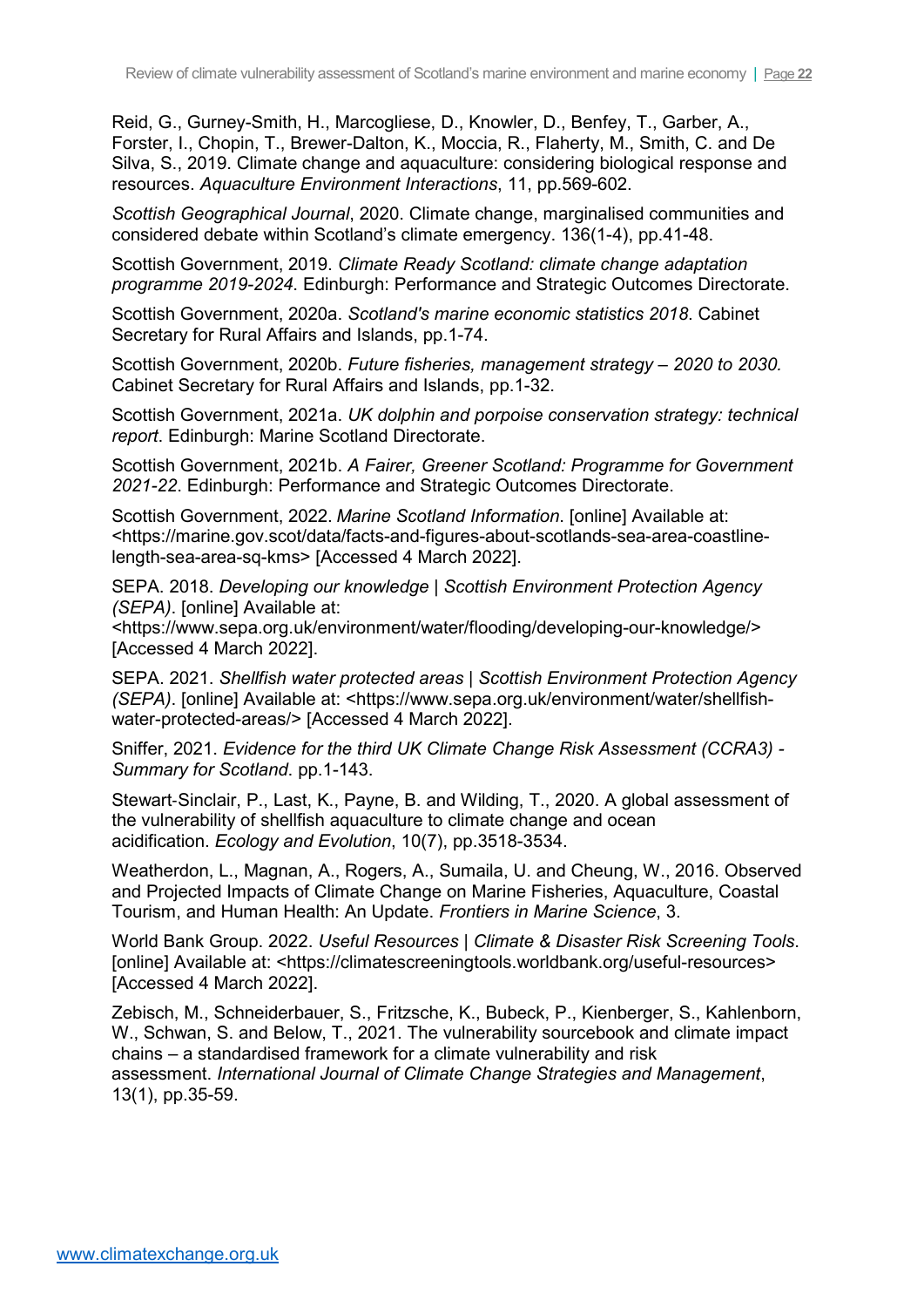# 7.Appendices

## <span id="page-24-0"></span>**7.1 Appendix A: Methodological approach**

This study followed an iterative, step-by-step methodology, as outlined in [Figure 5.](#page-24-1)



<span id="page-24-1"></span>*Figure 5: Methodological approach*

## **Step 1: Compilation of literature sources**

## **Search terms**

The literature review stage began by compiling a **long list** of documents and information sources topotentially include in the review. The long list of literature sources included peer-reviewed journal articles, Government guidance documents and non-governmental organisation (NGO) reports. These were sourced via search engine platforms such as Google Scholar and SCOPUS.

A range of **search criteria** were used to find relevant documents and included the search terms listed below. The terms noted in **bold** were the search terms which yielded the most relevant literature:

- Climate change
- **Climate vulnerability**
- Climate vulnerability methodology
- Clime risk
- Climate risk assessment
- Climate impacts
- Vulnerability assessment
- Vulnerability assessment methodology
- **Marine**
- Marine risk assessment
- Marine environment
- Marine economy
- **Blue economy**
- **Scotland**
- United Kingdom
- **Fisheries**
- **Aquaculture**

Ramboll shared all literature reviewed with CXC, and CXC also shared with Ramboll any literature sources they deemed pertinent as the project progressed.

## **Step 2: Desktop-based literature review and summary**

Following agreement of the list of literature sources, the project team undertook a preliminary review of each of the selected documents in the long list, which numbered 109 documents. The project team applied **inclusion criteria** to select those literature sources most relevant for this study.

Literature sources were prioritised according to the following inclusion criteria: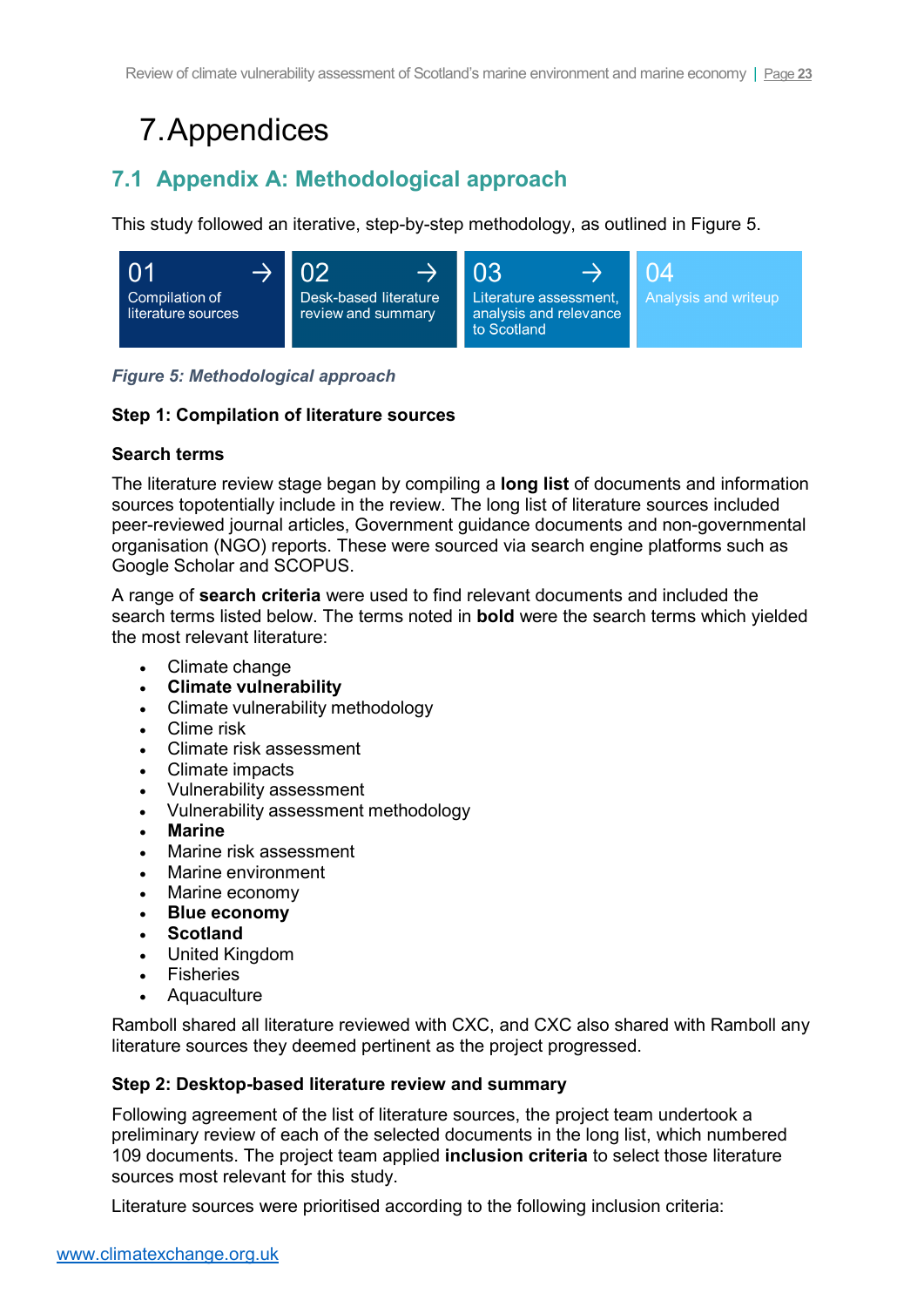- Date of publication: Recent literature sources were prioritised, with a focus on 2010 onwards for Scottish literature, and 2015 onwards for international literature, unless considered to be highly relevant.
- Topic relevance: Literature sources were required to cover marine or climate vulnerability at a minimum.
- Geographic scope: Priority was given to literature focusing on or including Scotland in order to inform research question 1. Literature focusing on other geographic scopes was included to inform research question 2, but each source was also assessed to ensure it met the topic relevance inclusion criteria.
- Methodology provided: If the geographic scope was outside of Scotland, the document required at least a partial overview of its methodological approach which was replicable in a Scottish context. This inclusion criteria will be refined based on discussions with CXC, but a preliminary list is suggested as follows:

To ensure transparency in this selection process, Ramboll recorded whether the literature identified through the search criteria met the inclusion criteria and therefore warranted being taken forward for further analysis. This process was recorded in the excel-based Literature Summary Assessment Framework (LSAF). To ensure this review was done systematically and comprehensively, the LSAF – a single, centralised excel sheet with appropriate column headings covering relevant themes – was used to collate findings. Summarising the relevant documents in this way also allowed for easy reference to particular literature sources and identification of gaps.

For each of the documents in the long list, reference information as listed below was recorded, in addition to whether and to what extent the documents met the inclusion criteria:

- Document type (journal article, policy document, book etc.)
- Authors
- Year of publication
- Scope and sectors covered

### **Step 3: Literature assessment, evaluation and relevance to Scotland**

### **Step 3a: Literature assessment & critical evaluation**

Using the findings from the literature review, Step 3a involved critical evaluation of the short list of 57 literature sources based on their strengths, weaknesses and gaps. The output of this step was a clear understanding of which literature sources were most applicable for the Scotland marine context, and specifically which aspects of their methodological approach should be used (and/or adapted) for future application.

Step 3a saw the project team develop the findings of the previous steps and began with an analysis of the collated literature. Using the LSAF, this analysis involved a critical review of each document, to discover best practice, understand their relevance to the project context and identify gaps. In this regard, further headings within the LSAF were added to provide:

- Technical methodology-related information, such as:
	- Technical scope (details on methodological framework used)
	- Data requirements and assumptions
	- Key findings (structured according to exposure, sensitivity and adaptive capacity, for example)

Importantly, to facilitate the critical evaluation of literature sources, the LSAF included assessment parameters/headings such as: